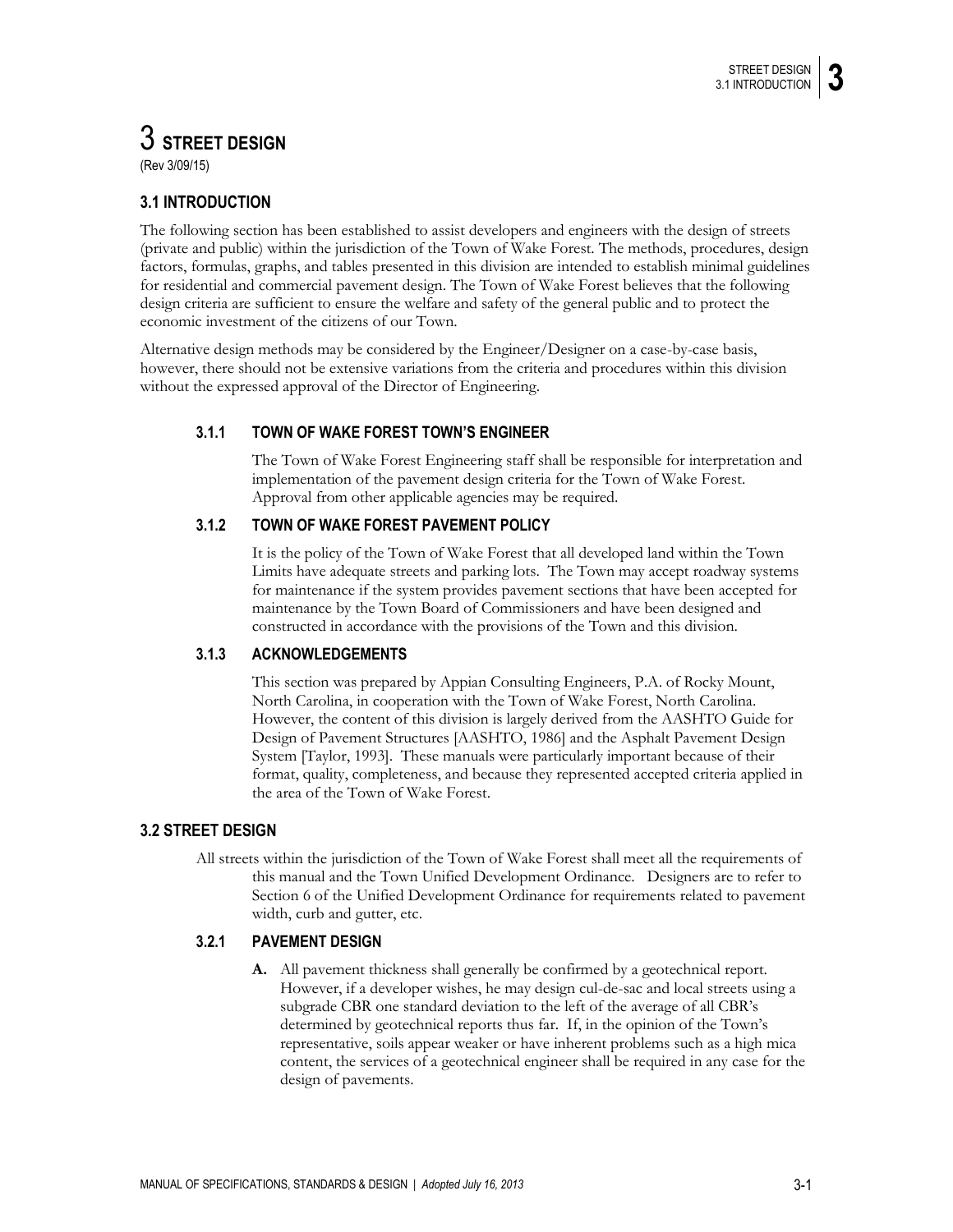**B.** Pavement must be designed in accordance with the procedures in Section 3.3, Pavement Design Methods.

# **3.2.2 VERTICAL ALIGNMENT**

# **A. Grades**

- **1.** Unless necessitated by exceptional topography and subject to the approval of the Town's Engineer, street grades shall not exceed eight (8%) percent unless approved by the Town's Engineer. Streets to be maintained by the North Carolina Department of Transportation shall not exceed seven (7%) percent. In all cases, street grades shall not be less than one (1%) percent.
- **2.** Grades approaching intersections shall not exceed five (5%) percent for a distance of at least one hundred (100) feet from the centerline of the intersection.
- **3.** Street grades shall be established wherever practicable in such a manner as to avoid excessive grading, the promiscuous removal of ground cover and tree growth, and general leveling of the topography.
- **4. Commercial and Industrial driveways or entrance roads tying to a public roadway facility accessible to emergency fire apparatus**: Approach grades shall not exceed 8% or as otherwise allowed or permitted by the Fire Marshall. See NC Fire Code Sections D102 and D103 of Appendix D, Fire Apparatus Access Road. K values shall be as directed by either the Town's Engineer or Fire Marshall but at a minimum shall be sufficient to prevent front or rear bumper drag.

### **B. Vertical Curves**

All changes in street grade shall be connected by a vertical curve having a length of at least 100 feet, or the equivalent in feet, rounded upward to even multiples of 50, of the value of K (given in Table 3.1) times the absolute value of arithmetic difference of the two grades in percent, whichever is greater.

| <b>Street Type</b>           |     |       |
|------------------------------|-----|-------|
|                              | Saq | Crest |
| Major Thoroughfare           | 140 | 240   |
| Minor Thoroughfare           | 100 | 150   |
| <b>Residential Collector</b> | 28  | 28    |
| Local Street & Cul-de-sac    | 18  | 18    |
| Frontage Road                | 18  | 18    |

| Table 3.1 Minimum K Values |  |  |  |  |  |
|----------------------------|--|--|--|--|--|
|----------------------------|--|--|--|--|--|

**C. Superelevation:** Superelevation shall only be utilized on major thoroughfares except when widening NCDOT streets. Superelevation for shoulder sections shall not exceed 0.08 feet/foot of width. For curb and gutter sections, superelevation shall not be less than 0.02 feet/foot of width or more than 0.06 feet/foot of width.

# **D. Grading**

Grading and filling shall be undertaken to ensure that:

- **1.** The street is centered in the right-of-way.
- **2.** Adequate shoulders and space for future sidewalks are provided.
- **3.** Allowance is made for roadside ditches, curbs and gutters, and storm sewers for street drainage.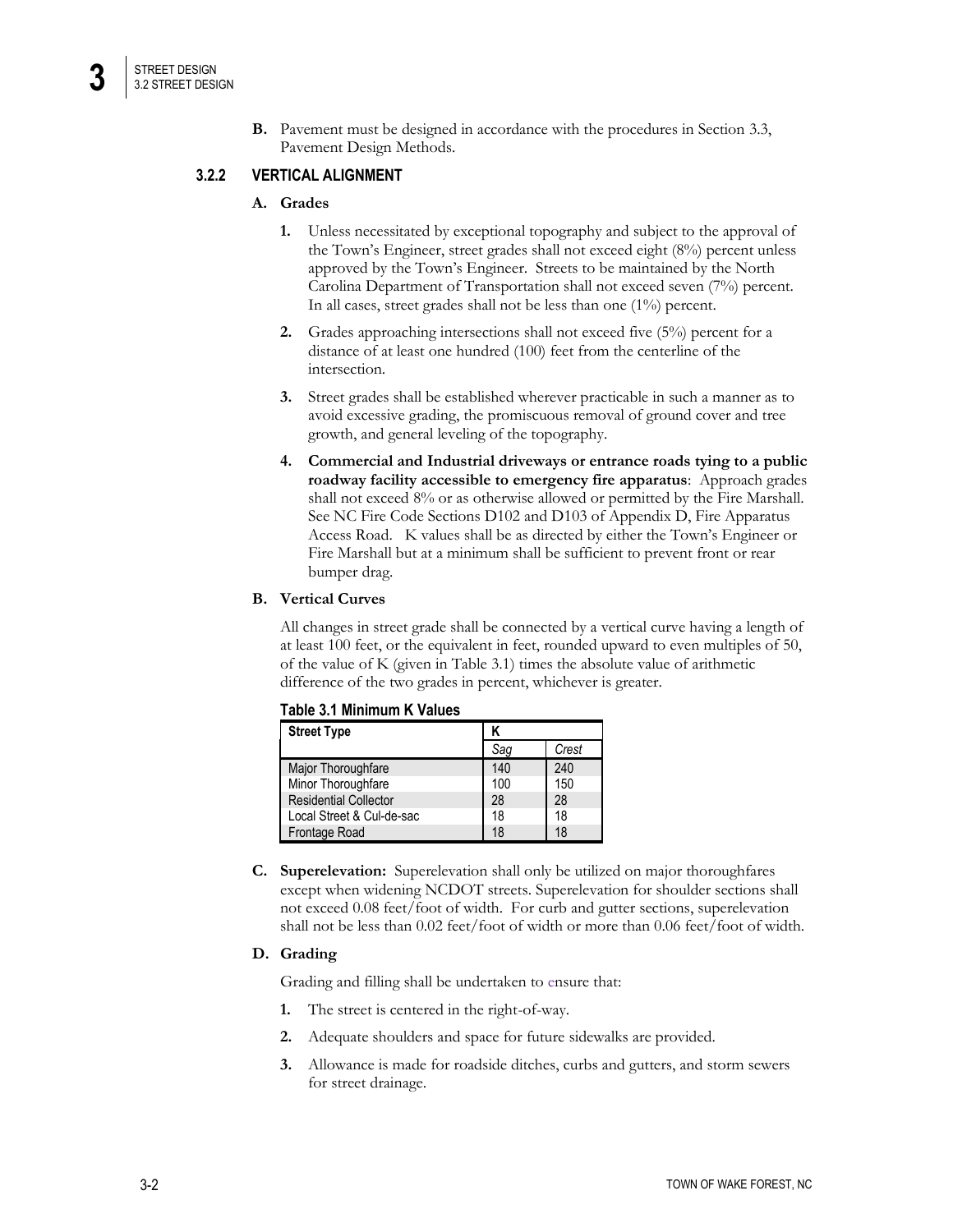- **4.** Cut slopes shall not exceed a ratio of 2:1
- **5.** Fill slopes shall not exceed a ratio of 2:1
- **6.** Ditch front slopes do not exceed a ratio of 4:1 for shoulder sections.
- **7.** See Standard Detail 9.01A.

# **3.2.3 HORIZONTAL ALIGNMENT**

#### **A. Curves**

**1.** Where a street centerline deflection of five (5) or more degrees occurs a curve shall be introduced having a radius of curvature of not less than the following:

| <b>Type of Street</b>        | <b>Minimum Radius</b> |  |  |
|------------------------------|-----------------------|--|--|
| Major Thoroughfare           | 850                   |  |  |
| Minor Thoroughfare           | 500                   |  |  |
| <b>Residential Collector</b> | 300                   |  |  |
| <b>Local Street</b>          | 200                   |  |  |
| Cul-de-Sac                   | 150                   |  |  |
| Frontage Road                | 150                   |  |  |

### **Table 3.2 Minimum Horizontal Curve Radii**

**2.** A tangent of not less than one hundred (100) feet shall be provided between reverse horizontal curves on all streets.

## **3.2.4 INSTALLATION OF UTILITIES, STORM DRAINAGE, STREET LIGHTS AND STREET TREES**

After grading of street right-of-way is completed and approved and before any base is applied, underground work to be installed such as water mains, sewerage mains and taps shall be installed by the developer and approved by the Administrator and Utilities Director.

### **3.2.5 DRAINAGE**

- **A.** Inlet design and spacing to be designed in accordance with Section 2.
- **B.** Streets shall be designed so as not to permit storm runoff to cross intersections. Storm drainage structures should be used to avoid storm runoff crossing intersections. Directional arrows must be shown on plans to reflect surface drainage flow. This is particularly important around curb returns.
- **C.** Under no circumstances will penetration of the back of the curb and gutter be permitted (i.e. "cutdowns" for drainage or small pipes) for drainage.
- **D.** On strip paved streets, the absolute minimum shall consist of shoulders graded to allow water to run off the street and collect in such a manner that it will not return in the subsurface to the base of the street. When soil conditions permit and the property owner desires, roadside drainage may consist of water ponding off the strip paved street until it is absorbed in the ground if, in the opinion of the Town's Engineer, said ponding will not adversely affect the life of the street.

#### **3.2.6 STREET SECTIONS**

#### **A. Shoulder Sections/Roadside Ditches**

**1.** Width for shoulder/swale section where appropriate is shown on Detail 9.01A. No on-street parking would be permissible for this cross section. This design would only be appropriate for low-density development.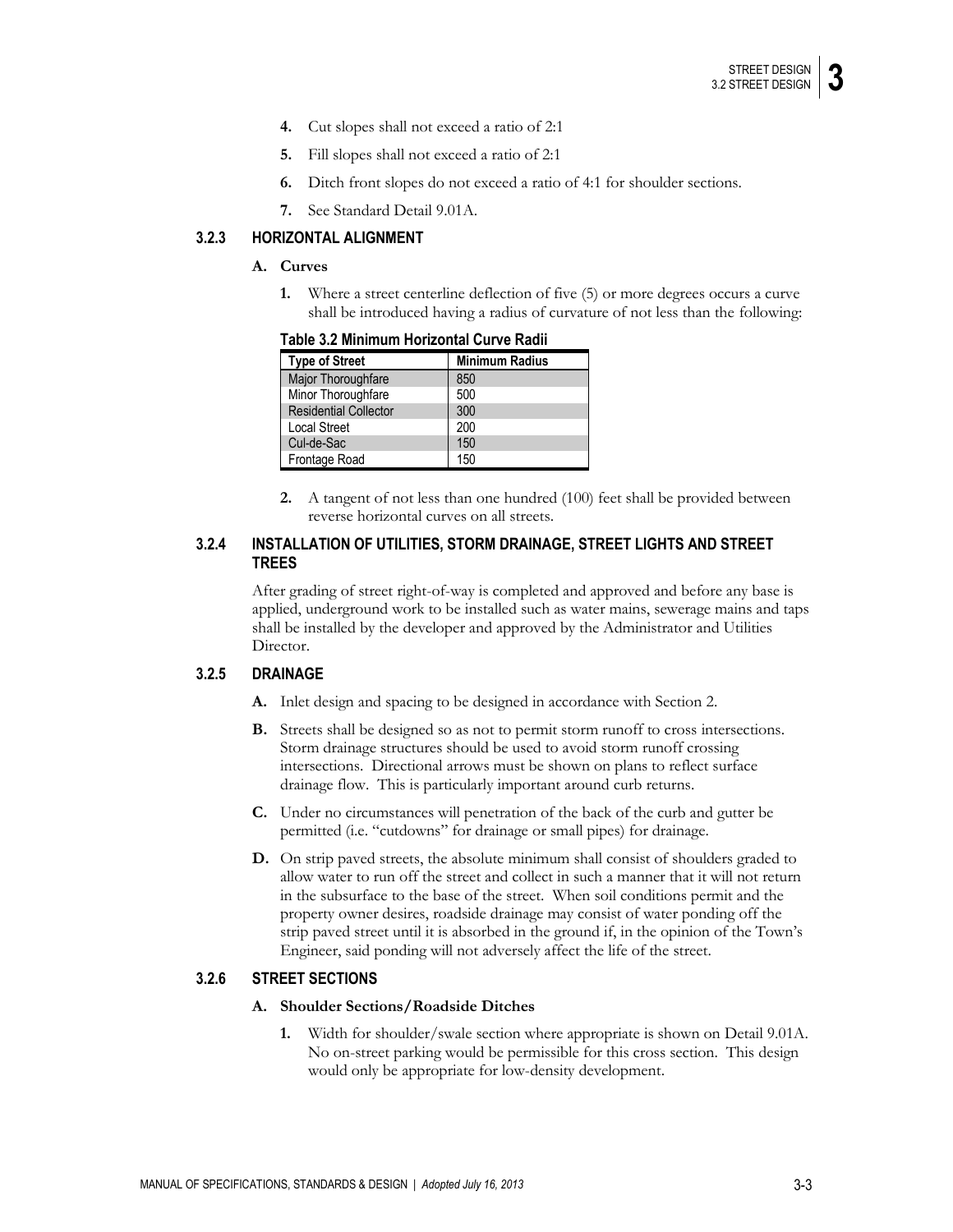- **2.** The absolute minimum drainage required on strip-paved streets shall consist of shoulders graded to allow water to run off the street and collect in such a manner that it will not return in the subsurface to the base of the street. When soil conditions permit and the property owner desires, roadside drainage may consist of water ponding off the strip paved street until it is absorbed in the ground, if, in the opinion of the Town's Engineer, said ponding will not adversely affect the life of the street.
- **3.** In all subdivisions where there is no curb and gutter, side ditches, which require protection for erosion caused by excessive velocity shall be concrete paved. Riprap may be accepted upon approval of Town of Wake Forest Engineering staff.

# **B. Curb and Gutter**

- **1.** All curb and gutter shall be constructed according to Standard Detail 9.02 of the Town of Wake Forest Manual of Specifications.
- **2.** The standard 30" curb and gutter section is the preferred type to be used. The 30" concrete valley gutter type may also be used on local and cul-de-sac streets only. Shapes of other curb may be used provided a 6" height is maintained and subject to the approval of the Town's Engineer after review on an individual basis.
- **3.** If the street is to be maintained by the Town of Wake Forest, the Public Works Director shall be consulted for approval of the gutter type. Approval will be subject to the terrain factors in the area under study as they relate to potential maintenance problems.
- **4.** Curb Cuts and Curb ramps: See also, 3.2.7.A, below for curb cuts and curb ramp requirements.

# **3.2.7 SIDEWALKS**

Sidewalk material, width and locations shall be in accordance to the Section 6 of the Town's Unified Development Ordinance.

- **A. Curb Cuts and Curb Ramps:** Curb cuts and curb ramps, commonly used to provide accessibility for persons with disabilities, shall be provided at all intersections where curb and gutter is provided and where sidewalks and/or greenway trails intersect streets subject to the following conditions:
	- **1.** Where sidewalk is not required, the curb return shall be depressed to the specified dimensions for the future connection of curb ramps.
	- 2. Sidewalk construction shall meet the applicable provisions of the latest editions of ANSI A117.1, the NC State Building Code, and the 2010 Standards for State and Local Government Facilities: Title II.
	- 3. See Standard Details 9.13 and 9.15 for other requirements pertaining to curb ramp construction.

### **B. Construction Methods for Brick Sidewalks**

**1. Subgrade Preparation**: The subgrade for sidewalks shall be shaped to the proper cross-section and thoroughly compacted by rolling or tamping. Tree roots shall be removed to a depth of 12-inches below subgrade for the full width of the walk. All soft and spongy material shall be removed and replaced with suitable material that shall be compacted in layers not exceeding 6-inches in thickness.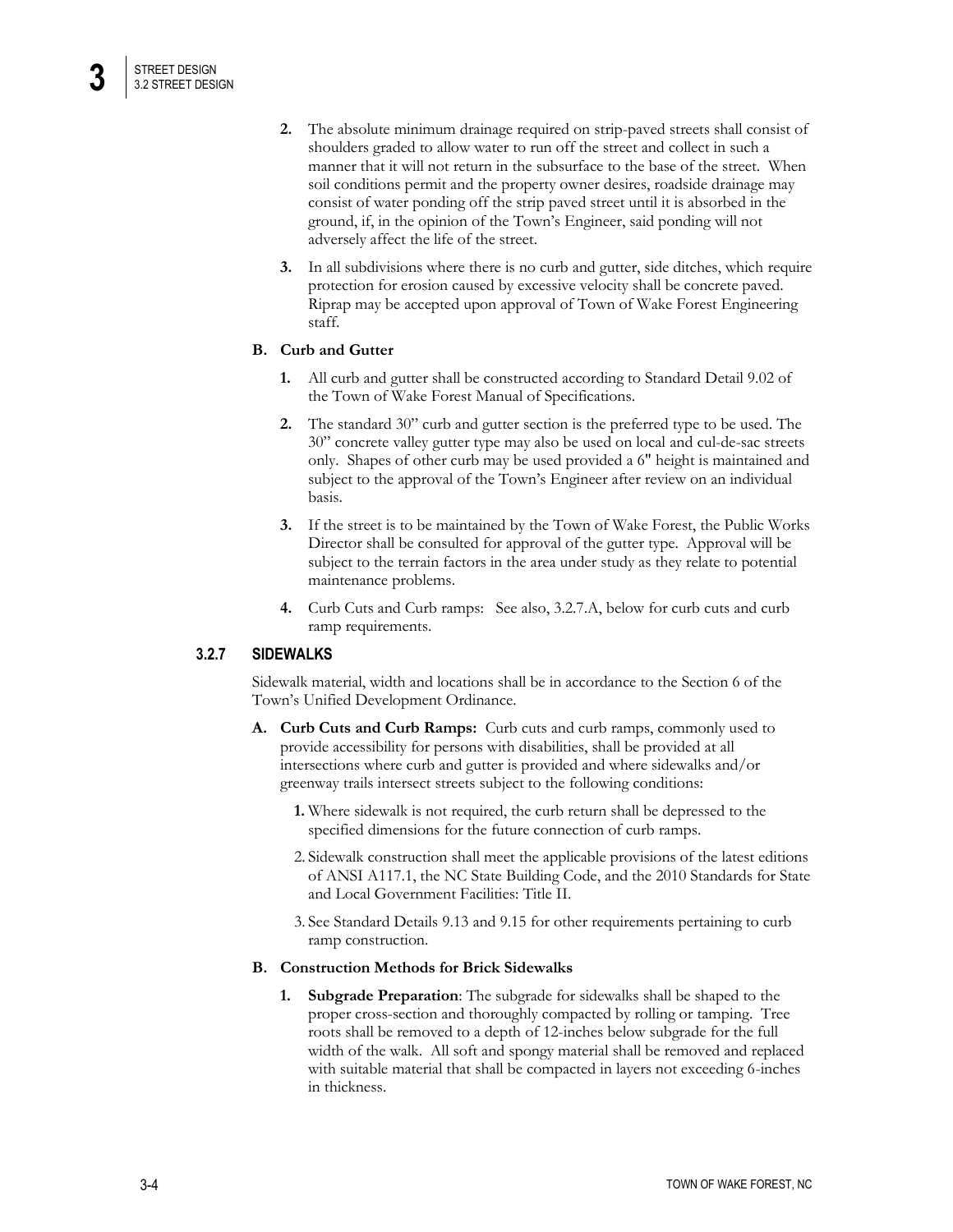- **2. Base**: A 5-inch thick base of stone screenings or sand, well compacted and properly graded to provide drainage according to the standard sidewalk slope, shall be installed. Where the sidewalk is crossed by a driveway, the base shall be increased to 6-inches.
- **3. Sidewalk Width & Material**: Except when repairing a non-conforming brick sidewalk, a 5-foot wide sidewalk of paving brick (conforming to ASTM C902) shall be laid to grade with a smooth uniform surface with a slope of ¼-inch per foot toward the street.
- **4. Filling Voids**: The voids between the brick shall be filled with a mixture of sand and cement broomed into the voids. The sand-cement ratio shall be 1/3 cement and 2/3 sand well mixed before brooming into the voids. After the voids are well filled, the brick surface shall be cleaned of all excess sand and cement.

### **3.2.8 MATERIALS TESTING**

**A. Asphalt, Concrete and Subgrade Testing:** Refer to Section 3.4, Subgrade Preparation & Testing.

# **3.3 PAVEMENT DESIGN METHODS**

The purpose of this section is to provide a guide for the design of pavement structures for the Town of Wake Forest.

#### **3.3.1 TERMINOLOGY**

To fully understand the methods of pavement design that will be outlined in the following sections it is necessary to establish standard terminology. It is noted that many considerations are required to assure that a pavement structure is reliable. For example, material requirements, construction requirements, and quality control will significantly influence the ability of the pavement structure to perform according to design expectations.

#### **A. Standard Definitions**

- **1. Average Daily Traffic (ADT):** The average daily traffic using the pavement section at full development.
- **2. California Bearing Ratio (CBR):** The CBR is the penetration resistance of a soil relative to standard crushed rock.
- **3. Design Average Daily Traffic (ADT):** The average daily traffic over the design life of the pavement.
- **4. Pavement Design Life:** All pavement structures for the Town of Wake Forest shall be designed with a 25-year design life.
- **5. Soil Support Value (SSV):** This value reflects the structural strength of a particular type of soil.
- **6. Structural Number (SN):** The structural number is an abstract number that reflects the structural strength of the pavement required for soil support and traffic loads.
- **7. Traffic Growth Factor (G):** This number, typically between 0.00 and 0.07, allows the designer to assume an annual percentage growth rate in the traffic volume and is used to determine the design average daily traffic.
- **8. Trip Factor:** The number of vehicles that can be assumed for a particular type of land use. This information is derived from a table of traffic generators of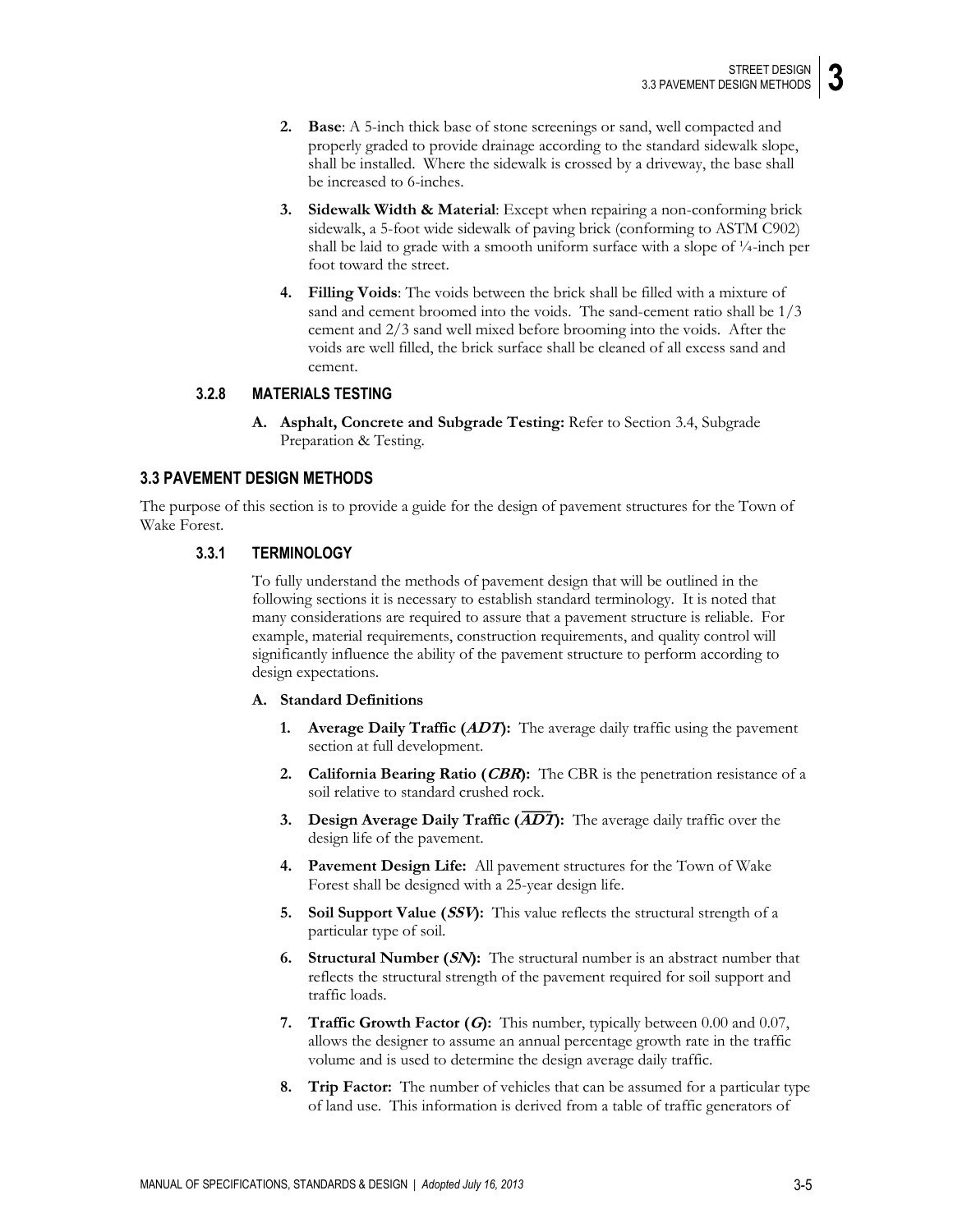which some of the factors can be modified by the engineer to best model the exact circumstance of the design.

**9. Truck Factor (** $\overline{N}$ **):** This quantity adjusts the design average daily traffic  $\overline{(ADT)}$  to account for the percentage of single frame and multiple frame trucks expected along a particular pavement section.

# **3.3.2 STANDARD SUBDIVISION PAVEMENT DESIGN**

Shown below are minimum thicknesses of base and surface course to be used for typical residential subdivision design. Pavement design for any other developments, or design for residential subdivisions which differs from the table below, will be reviewed by the

Town's Engineer on an individual basis according to the Detailed Pavement Design Procedure in Section 3.3.3.

**A. Standard Subdivision Pavement Design Table:** A design shall be chosen from Group 1 or Group 2 in Table 3.3 below depending on sub-grade soil type.

| <b>GROUP 1 - GOOD TO EXCELLENT</b> |                                    |                                  |  |  |  |
|------------------------------------|------------------------------------|----------------------------------|--|--|--|
| <b>Sub-Grade Soil Types</b>        | Base Course*                       | <b>Pavement Surface</b>          |  |  |  |
| A-1-a, A-1-b, A-3                  | 7" STBC, Type A or C or<br>6" CABC | 2" S9.5B                         |  |  |  |
| A-2-4, A-2-5, A-3-6                | 9" STBC, Type A or C or<br>8" ABC  | 2" S9.5B                         |  |  |  |
|                                    | 8" CABC or STBC, Type B            | BST, 2" S9.5B                    |  |  |  |
| $A-2-7$                            | 6" CABC or STBC, Type B            | 2" S9.5B                         |  |  |  |
|                                    | 3" BCBC, Type B25.0B               | 2" S9.5B                         |  |  |  |
|                                    | 3-1/2" BCBC, Type B25.0B           | 2" S9.5B                         |  |  |  |
|                                    |                                    | 5" Plain Concrete                |  |  |  |
|                                    | <b>GROUP 2 – POOR TO FAIR</b>      |                                  |  |  |  |
| <b>Sub-Grade Soil Types</b>        | Base Course*                       | <b>Pavement Surface</b>          |  |  |  |
| A-4, A-5, A-6, A-7-5,              | 9" STBC, Type A or C or<br>8" CABC | 2" S9.5B                         |  |  |  |
|                                    | 8" CABC or STBC, Type B            | 2" S9.5B                         |  |  |  |
| $A - 7 - 6$                        | 10" CABC or STBC,<br>Type B        | BST, 1 1/2" S9.5B                |  |  |  |
|                                    | 4" BCBC, Type B25.0B               | 2" S9.5B                         |  |  |  |
|                                    | 3" BCBC, Type B25.0B               | 2" S9.5B or 6" Plain<br>Concrete |  |  |  |

#### **Table 3.3 Minimum Pavement Sections**

*\* No base course shall be placed on muck, pine clay, vegetable matter or other unsuitable material.*

| CABC:          | Aggregate Base Course                          |
|----------------|------------------------------------------------|
| STBC:          | Soil Type Base Course                          |
| BST:           | <b>Bituminous Surface Treatment</b>            |
| <b>SF9.5A:</b> | Sand Asphalt, Type SF9.5A                      |
| <b>S9.5B:</b>  | Bituminous Concrete Surface Course, Type S9.5B |
| BCBC:          | Bituminous Concrete Base Course, Type B25.0B   |

**B.** Other base courses such as various cement-treated materials may be used in lieu of those shown above. These materials shall be of sufficient thickness to provide equivalent strength. However, any design other than those shown above must be approved prior to use. The total thickness of the pavement structure shall in no case be less than 5".

# **3.3.3 DETAILED PAVEMENT DESIGN PROCEDURE**

**A. Pavement Design Life**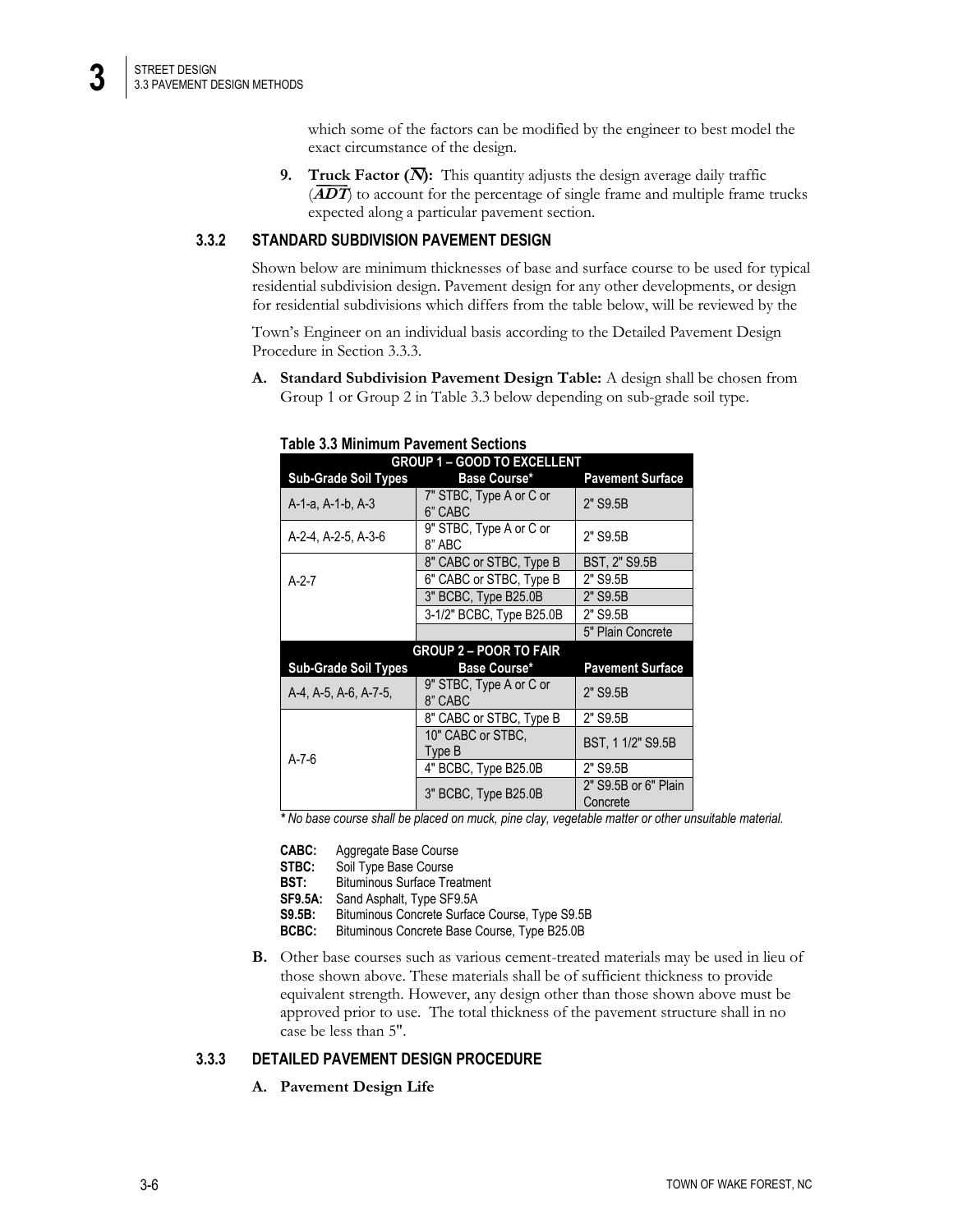All pavement structures for the Town of Wake Forest shall be designed with a pavement design life of 25 years.

# **B. Determine the Design Average Daily Traffic (ADT)**

**1.** From Table 3.4, locate the best description of the land use for which the proposed pavement section will serve and determine the total number of trips per day per unit. Multiply the trips per day per unit by the total number of units using the street at full development. This total number of trips per day is the average daily traffic (*ADT*) at full development.

| able $\sigma$ . This believe buy moderning to Early Obe from pavoling aborger only $\eta$ | Trips/Day/ | Unit        |
|-------------------------------------------------------------------------------------------|------------|-------------|
| <b>Description of Land Use</b>                                                            | Unit       |             |
| Residential                                                                               |            |             |
| Apartments<br>$\bullet$                                                                   | 6.29       | DU          |
| Condominiums                                                                              | 5.69       | DU          |
| Mobile Homes                                                                              | 4.77       | DU          |
| <b>PUD</b>                                                                                | 6.96       | DU          |
| Retirement Home                                                                           | 3.3        | DU          |
| Single Family Homes                                                                       | 9.53       | DU          |
|                                                                                           |            |             |
| Lodging                                                                                   |            |             |
| Hotel                                                                                     | 8.93       | Room        |
| Motel                                                                                     | 5.63       | Room        |
| Nursing Home                                                                              | 2.0        | Bed         |
|                                                                                           |            |             |
| Retail                                                                                    |            |             |
| New Car Sales                                                                             | 38.72      | $1,000$ gsf |
| Convenience Store (24 hr)<br>$\bullet$                                                    | 758.79     | $1,000$ gsf |
| Restaurant (Quality)<br>$\bullet$                                                         | 92.55      | $1,000$ gsf |
| Restaurant (High-Turnover)<br>$\bullet$                                                   | 158.37     | $1,000$ gsf |
| Restaurant (w/Drive Thru)                                                                 | 623.19     | $1,000$ gsf |
| Restaurant (w/o Drive Thru)<br>$\bullet$                                                  | 778.18     | $1,000$ gsf |
| Building & Lumber Store<br>$\bullet$                                                      | 28.80      | $1,000$ gsf |
| Special Retail Center<br>$\bullet$                                                        | 37.97      | $1,000$ gsf |
| Discount Store                                                                            | 70.56      | $1,000$ gsf |
| Hardware/Paint Store                                                                      | 58.23      | $1,000$ gsf |
| Garden Center                                                                             | 44.51      | $1,000$ gsf |
| Furniture Store                                                                           | 4.67       | $1,000$ gsf |
| Shopping Center<br>$(0 \text{ to } 50,000 \text{ sf})$                                    | 115.8      | $1,000$ gsf |

| Table 3.4 Trips per Day According to Land Use (for pavement design only) |  |  |  |  |
|--------------------------------------------------------------------------|--|--|--|--|
|--------------------------------------------------------------------------|--|--|--|--|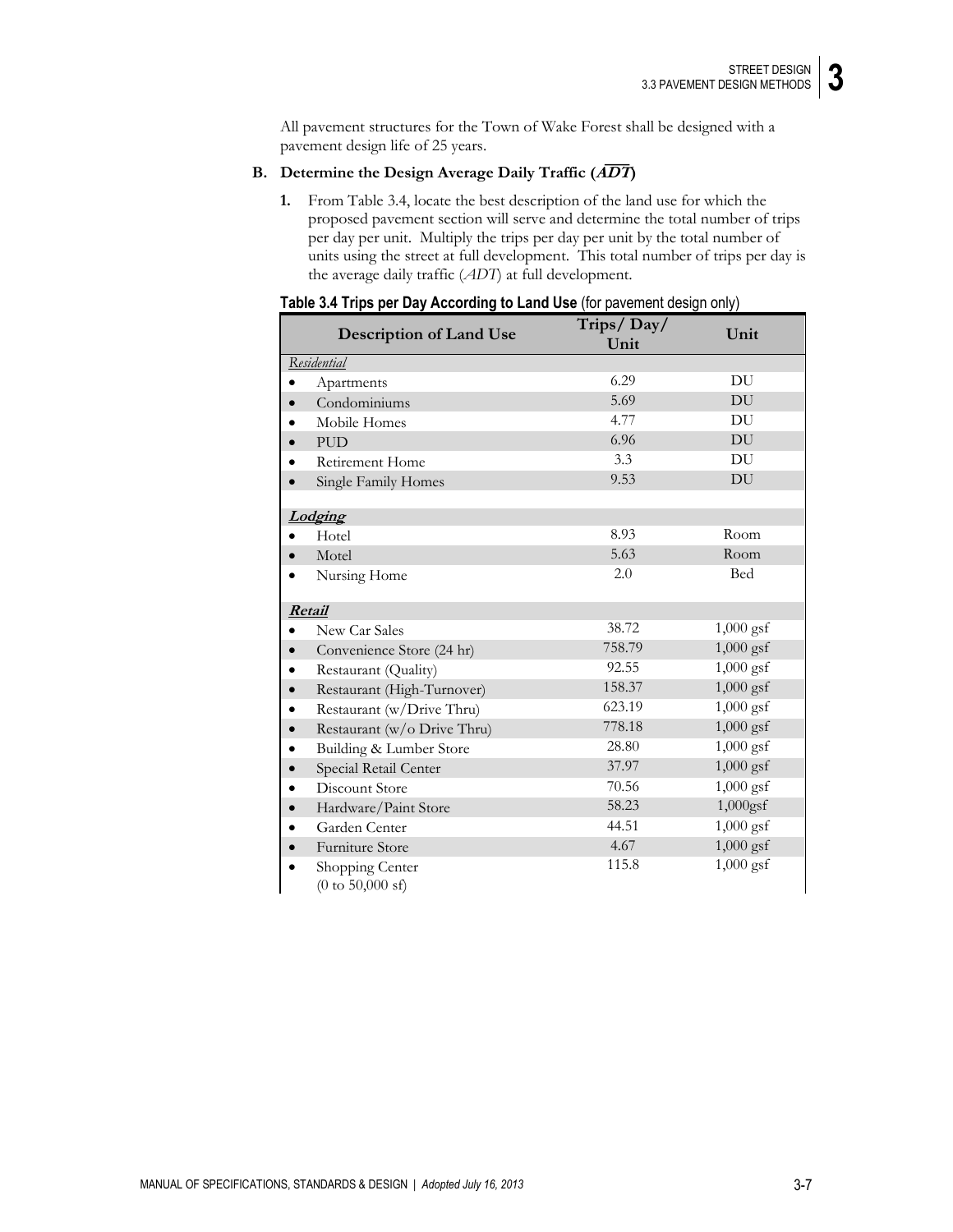**3**

|           | Shopping Center<br>$(50,000 \text{ to } 100,000 \text{ sf})$    | 79.1   | $1,000$ gsf  |  |
|-----------|-----------------------------------------------------------------|--------|--------------|--|
| $\bullet$ | Shopping Center<br>$(100,000 \text{ to } 200,000 \text{ sf})$   | 60.4   | $1,000$ gsf  |  |
|           | Shopping Center<br>$(200,000 \text{ to } 300,000 \text{ sf})$   | 49.9   | $1,000$ gsf  |  |
| $\bullet$ | Shopping Center<br>$(300,000 \text{ to } 400,000 \text{ sf})$   | 40.4   | $1,000$ gsf  |  |
|           | Shopping Center<br>$(400,000 \text{ to } 500,000 \text{ sf})$   | 47.6   | $1,000$ gsf  |  |
| $\bullet$ | Shopping Center<br>$(500,000 \text{ to } 1,000,000 \text{ sf})$ | 34.5   | $1,000$ gsf  |  |
|           | Shopping Center<br>(Greater than 1,000,000 sf)                  | 26.5   | $1,000$ gsf  |  |
|           | Supermarket                                                     | 172.02 | $1,000$ gsf  |  |
|           | <b>Industrial</b>                                               |        |              |  |
|           | Light Industrial                                                | 5.26   | $1,000$ gsf  |  |
|           | <b>Industrial Park</b>                                          | 5.44   | $1,000$ gsf  |  |
|           | Manufacturing                                                   | 3.05   | $1,000$ gsf  |  |
|           | Mini Warehouse                                                  | 2.45   | $1,000$ gsf  |  |
| $\bullet$ | Warehousing                                                     | 3.77   | $1,000$ gsf  |  |
|           | <b>Port and Terminal</b>                                        |        |              |  |
|           | Aviation Airport                                                | 1.98   | Av. Flts/day |  |
| $\bullet$ | Truck Terminal                                                  | 62.48  | Acre         |  |
|           | Recreational                                                    |        |              |  |
| $\bullet$ | Golf course                                                     | 8.18   | Acre         |  |
| $\bullet$ | Athletic/Fitness/Gym                                            | 10     | $1,000$ gsf  |  |
| $\bullet$ | Racquet Club                                                    | 17.14  | $1,000$ gsf  |  |
|           | <b>Institutional</b>                                            |        |              |  |
| $\bullet$ | Elementary School                                               | 10.72  | $1,000$ gsf  |  |
| $\bullet$ | High School                                                     | 10.90  | $1,000$ gsf  |  |
|           | Community College                                               | 1.6    | Student      |  |
|           | University                                                      | 2.4    | Student      |  |
| $\bullet$ | Library                                                         | 39.75  | $1,000$ gsf  |  |
|           | Church                                                          | 13.28  | $1000$ gsf   |  |
|           | Day Care Center                                                 | 58.33  | $1,000$ gsf  |  |
|           | <b>Office</b>                                                   |        |              |  |
|           | General Office                                                  | 15.00  | $1,000$ gsf  |  |
|           | Corp. Headquarters Bldg.                                        | 6.27   | $1,000$ gsf  |  |
|           | Medical Office Building                                         | 25.91  | $1,000$ gsf  |  |
| $\bullet$ | Office Park                                                     | 8.50   | $1,000$ gsf  |  |
| $\bullet$ | Research Center                                                 | 5.93   | $1,000$ gsf  |  |
| $\bullet$ | <b>Business Park</b>                                            | 10.89  | $1,000$ gsf  |  |
| Medical   |                                                                 |        |              |  |
|           |                                                                 |        |              |  |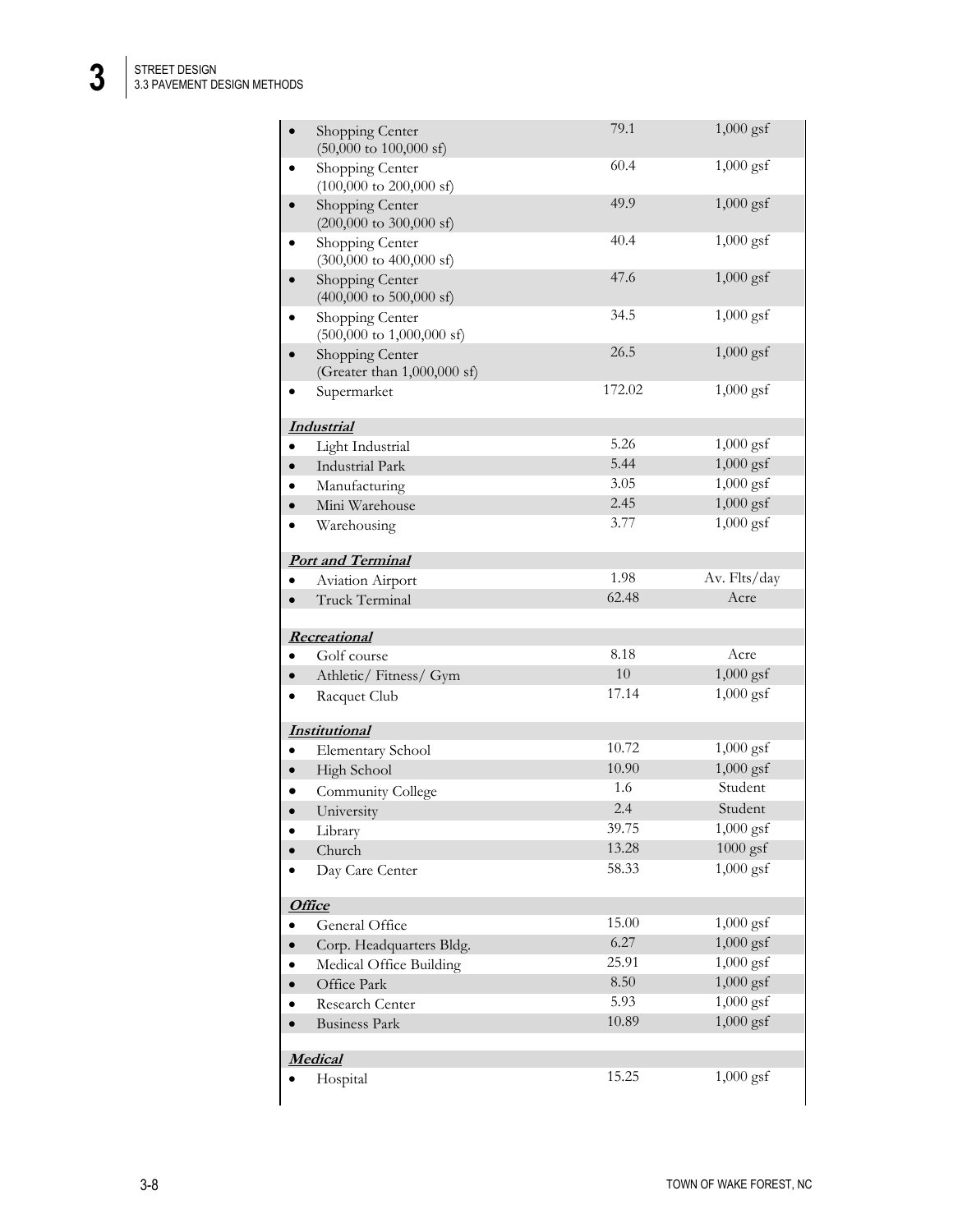| <i>Services</i>                                                                               |        |             |
|-----------------------------------------------------------------------------------------------|--------|-------------|
| Bank (Walk-In)<br>∣ ●                                                                         | 190.44 | $1,000$ gsf |
| Bank (Drive-In)<br>∣ ∙                                                                        | 201.56 | $1,000$ gsf |
| $GSF = Gross Square feet$ ; D.U. = Dwelling Unit                                              |        |             |
| Note: Trip Rate based on a daily average calculated over one week.                            |        |             |
| Source: Institute of Transportation Engineers. Trip Generation, (latest edition should apply) |        |             |

**2.** The next step in determining the design average daily traffic is to determine the traffic growth factor (*G*). This number, typically between 0.00 and 0.07, allows the designer to assume an annual percentage growth rate in the traffic volume. If significant future development is expected to occur along the proposed corridor, then future potential traffic should be accounted for and can be accommodated for by using a percentage increase in traffic volume. If there is no significant future development expected due to saturation or because there are no other possible inlets or outlets, the percent of growth should be close to zero (0). The traffic growth factor shall be obtained from Equation 3.1.

$$
G = (1+i)^n
$$
 (Equation 3.1)

Where,

 $G_{\rm }$  = Traffic growth factor

 $i$  = fractional rate of yearly increase, from Table 3.5

 $n =$  Design Life of Pavement, years

### **Table 3.5 Traffic Growth Rate**

| <b>Facility Description</b> | <b>Estimated Yearly Increase</b> |
|-----------------------------|----------------------------------|
| Dead End Street             | 0.01                             |
| <b>Connector Street</b>     | 0.02                             |
| <b>Subdivision Street</b>   |                                  |
| <b>Fully Developed</b>      | 0.005                            |
| 50% Developed               | 0.04                             |
| Industrial Service Road     |                                  |
| Undeveloped                 | 0.06                             |
| 50% Developed               | 0.04                             |

*Source: "Manual of Specifications," City of Rocky Mount, NC, 1991.*

**3.** The Design Average Daily Traffic ( *ADT* ) shall then be calculated according to the following formula:

$$
\overline{ADT} = \frac{ADT + (G \times ADT)}{2}
$$
 (Equation 3.2)

Where,

*ADT* = Average Daily Traffic (trips/ day)

*<sup>G</sup>* = Traffic growth factor, as described above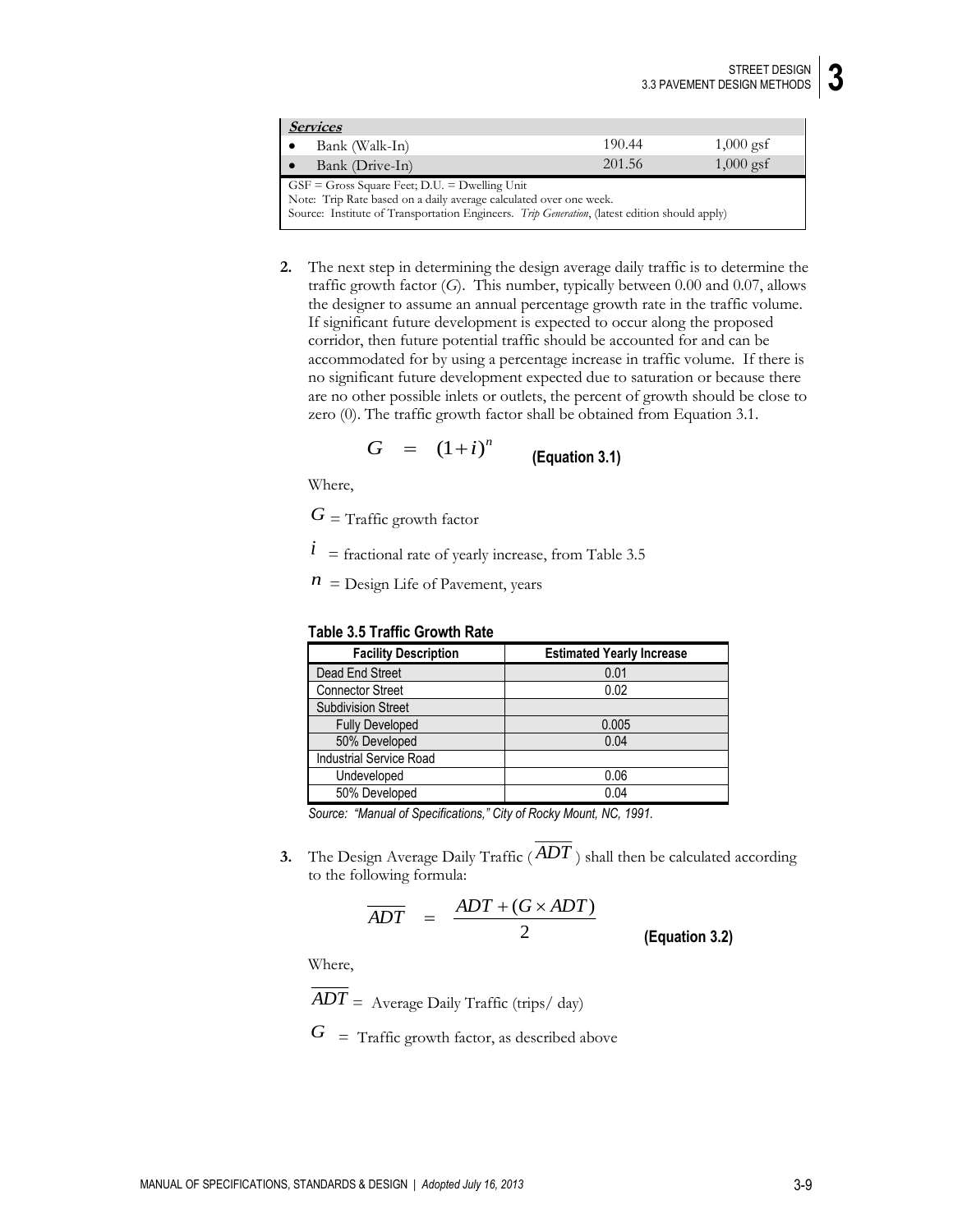- **C. Determine the Truck Factor:** The truck factor adjusts the design average daily
	- traffic ( *ADT* ) to account for the percentage of single frame and multiple frame trucks expected along a particular pavement section. Single frame trucks refer to those trucks with dual wheels on the rear axle, such as delivery trucks. Multiple frame trucks refer to tractor-trailers, semi-trailers, and garbage trucks (which have very high loadings per tire compared to most vehicles). If the designer does not have information to estimate these percentages,  $4\%$  single frame trucks ( $x = 0.04$ ) and 1% multiple frame trucks ( $y = 0.01$ ) may be used. Table 3.6 lists equivalent truck factors for various design average daily traffic quantities at these percentages.

$$
N = ADT (0.25x + 0.60y)
$$
 (Equation 3.3)

Where,

 $\overline{N}$  = Truck Factor

 $x =$  Percentage Single frame trucks

 $y =$  Percentage Multiple frame trucks

| rapic J.V Lyurvaicht | $q_{\rm H}$ $\sim$ |
|----------------------|--------------------|
| ADT                  | $\cal N$           |
| 12,500               | 200                |
| 6,250                | 100                |
| 5,000                | 80                 |
| 2,500                | 40                 |
| 1,875                | 30                 |
| 1,562                | 25                 |
| 1,250                | 20                 |
| 937                  | 15                 |
| 625                  | 10                 |
| 312                  | 5                  |
| 250                  | 4                  |
| 187                  | 3                  |
| 125                  | $\overline{2}$     |
| 63                   |                    |

Table 3.6 <code>Equivalent</code>  $^N$  and  $ADT$   $^*$ 

\*Tabulated values assume 4% single frame and 1% multiple frame traffic. *Source: "Manual of Specifications," City of Rocky Mount, NC, 1991.*

#### **D. Determine the Soil Support Value (SSV)**

- **1.** All pavement thicknesses shall generally be confirmed by a geotechnical report. However, if a developer wishes, he may design cul-de-sac and local streets using a subgrade CBR one standard deviation to the left of the average of all the CBR's determined by geotechnical reports thus far. If, in the opinion of the Town's representative, soils appear weaker or have inherent problems such as high mica content, the services of a geotechnical engineer shall be required in any case for the design of pavements.
- **2.** The designer may choose one of three methods to determine the soil support value (*SSV*).
	- **a.** Measure the CBR of Soils and Calculate the *SSV*
	- **b.** Measure the CBR of Soils to be Used as Fill and Calculate the *SSV*
	- **c.** Assign a *SSV* from the Soil Classification of the County Soil Map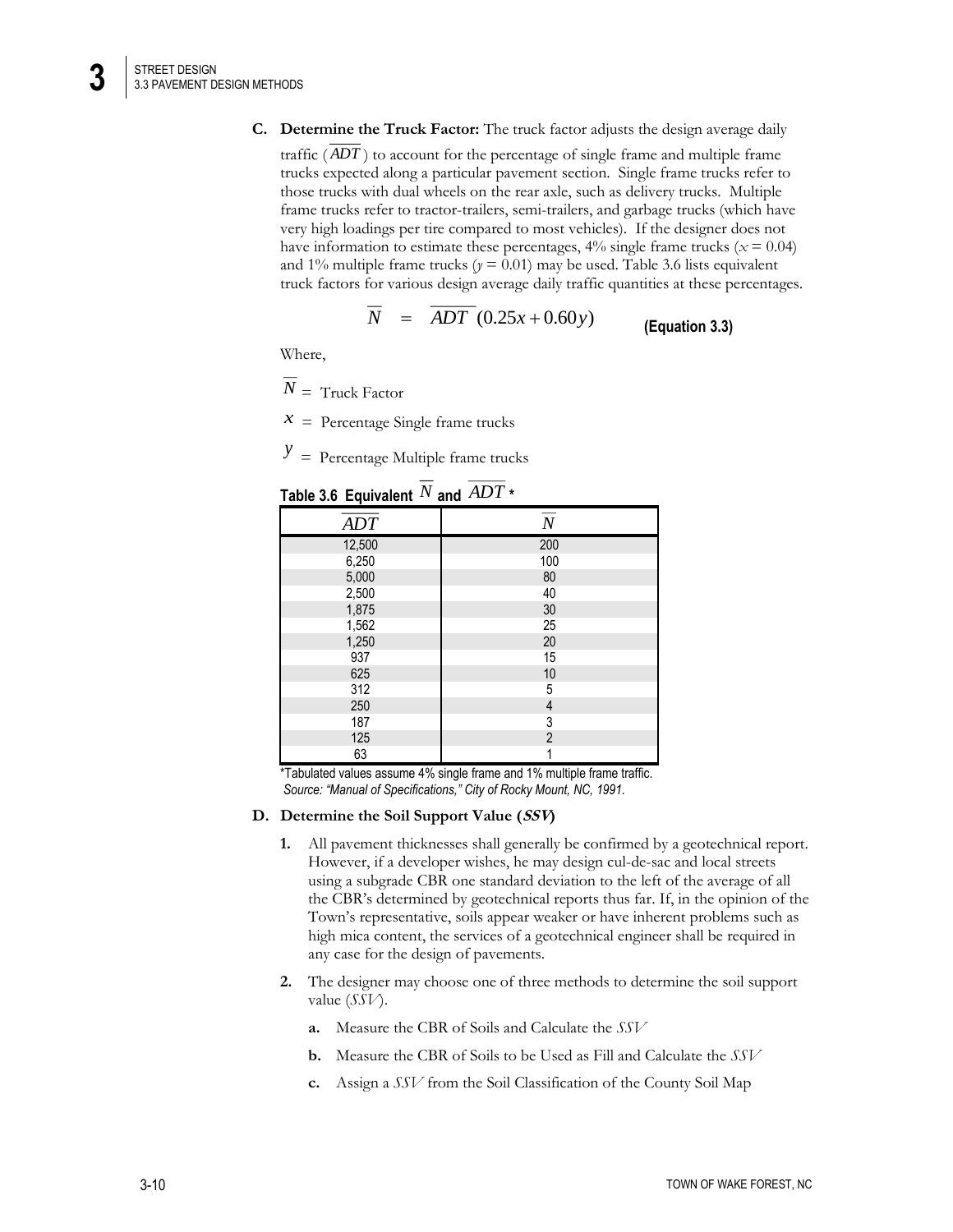#### **3. Measure the CBR of Soils and Calculate the SSV**

- **a.** This is the most accurate method to determine the actual characteristic of the subgrade base material because it is based on an actual laboratory CBR (California Bearing Ratio) test that has been approved by a soil laboratory. The CBR test should be performed in accordance with AASHTO designation T193 (latest edition) with the exception that if the required soil compaction density to be used during construction is known, only one specimen needs to be tested at the required density for each soil type.
- **b.** Certification and report of tests performed by an approved soils laboratory shall be submitted to the Town of Wake Forest Engineering Department.
- **c.** Although the following minimum testing is required, a sufficient number of CBR tests shall be made to determine the consistency of the soil conditions in the area to be paved.
	- **i.** Soil Borings Perform soil borings with a maximum spacing of 250 linear feet and with at least four (4) borings in each separate street area and with at least one (1) boring in each soil type area identified in the soil survey map of Wake County, if available. Each boring shall extend at least two (2) feet below the finished subgrade elevation. The Engineer may require more depth as the conditions warrant.
	- **ii.** CBR Tests A CBR test shall be performed on each soil type that will be within two (2) feet of the finished subgrade elevation. If offsite soils are used as fill, CBR tests shall also be performed on each soil type that will occur in the upper two (2) feet below pavement subgrade.
- **d.** The CBR value shall then be substituted in Equation 3.4 to obtain the soil support value (*SSV*).

$$
SSV = 5.32 (log CBR) - 1.52
$$
 (Equation 3.4)

Where,

- $SSV =$  Soil Support Value
- *CBR* = California Bearing Ratio (as determined by laboratory report or Figure 3.1)
- **e.** Figure 3.1 can also be use to quickly determine the CBR for the soil in study.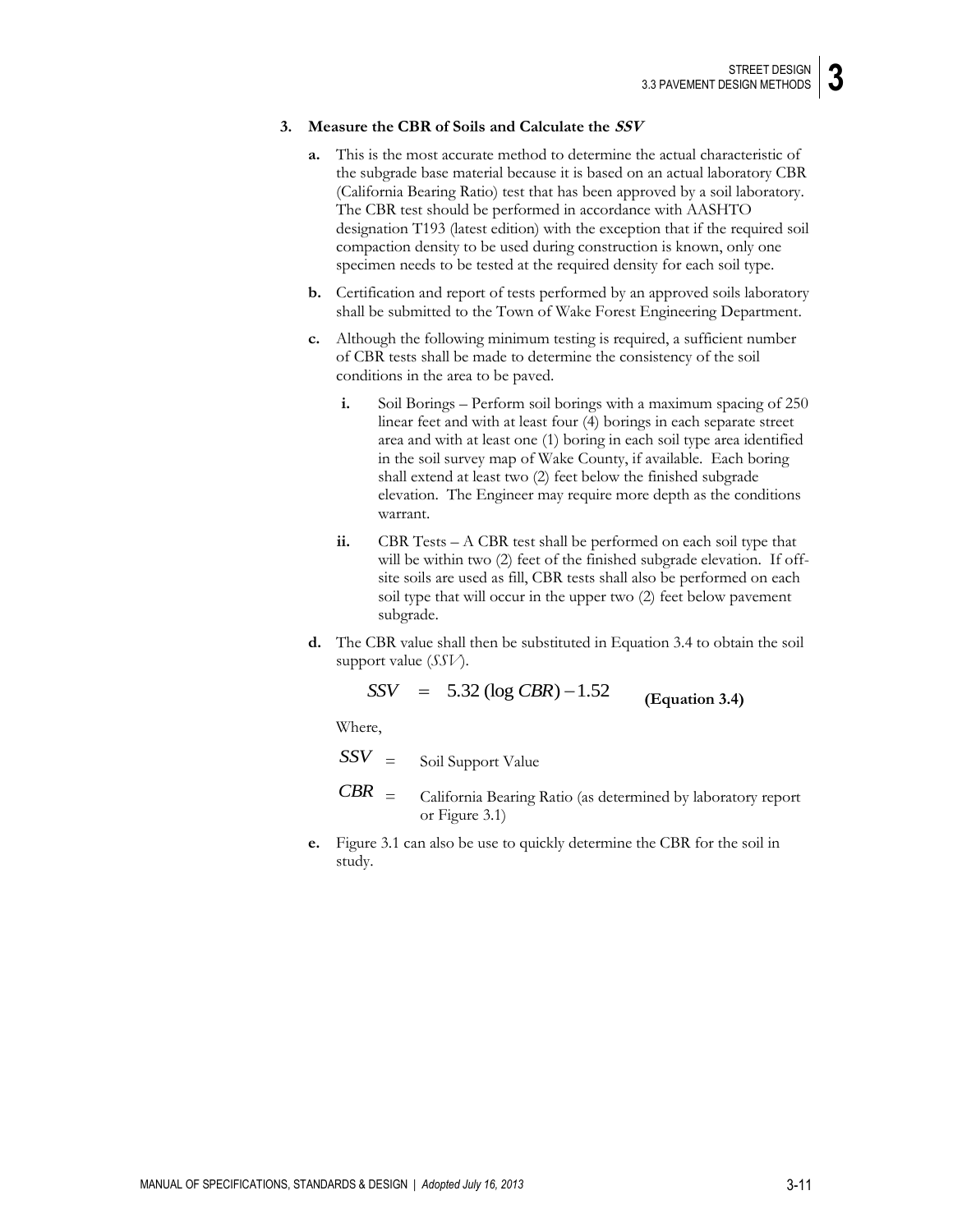**Figure 3.1 Soil Support Values (SSV) per CBR**



*Source: "Manual of Specifications," [City of Rocky Mount, 1991].*

### **4. Measure the CBR of Soils to be used as Fill and Calculate the SSV**

- **a.** If the characteristics of the existing soils in the area to be paved result in an uneconomical pavement section based on the two preceding methods, the developer may opt to undercut the existing soils to a depth of at least 18 inches below the finished pavement subgrade elevations and backfill with better material. The *SSV* for the proposed pavement section is then determined by performing a CBR test on each soil type used for backfilling (performed in accordance with AASHTO designation T193, latest edition).
- **b.** The CBR value determined by laboratory testing shall then be substituted in Equation 3.4 to obtain the soil support value (*SSV*).

### **5. Assign a SSV from Soil Classification of the County Soil Map**

- **a.** The soil types may be determined by using, if available, the "Soil Survey of Wake County, North Carolina" prepared by the United States Department of Agriculture, Soil Conservation Service. This method is usually more conservative than designs based on actual laboratory data as described in Section 3.3.3.D.3 and will generally require a thicker pavement section.
- **b.** Locate the project on the soil maps and determine the soil types in the areas to be paved. A copy of the soil survey map with the boundaries of the property and areas to be paved shall be submitted to the Town of Wake Forest Engineering Department.
- **c.** From the Engineering Index Properties Table determine the AASHTO Classification of the soil types. From this information, use Table 3.7 and/or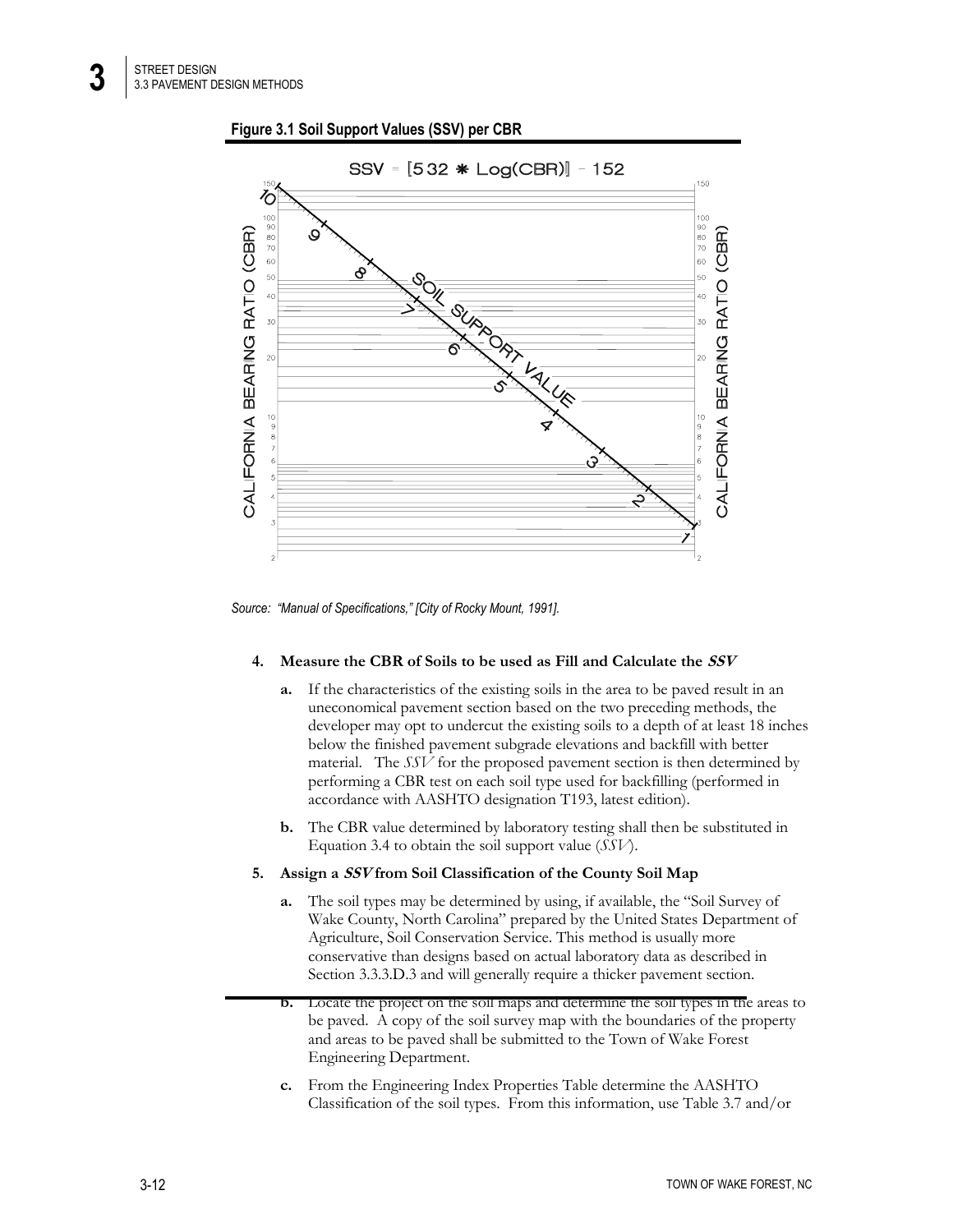Figure 3.2 to assign the most appropriate soil support value (*SSV*). The entire paved area shall be designed using the lowest *SSV* obtained along any portion of the paved area. The CBR value determined from Figure 3.2 shall then be substituted in Equation 3.4 to obtain the soil support value (*SSV*).

| <b>AASHTO Soil Classification</b> | <b>Assigned SSV</b> |
|-----------------------------------|---------------------|
| A-1-a                             | $4.2*$              |
| $A-1-b$                           | $4.2*$              |
| $A-3$                             | 3.5                 |
| $A-2-4$                           | $4.2*$              |
| $A-2-5$                           | $4.2*$              |
| $A-2-6$                           | 3.4                 |
| $A-2-7$                           | 3.4                 |
| $A-4$                             | 1.0                 |
| $A-5$                             | 1.0                 |
| $A-6$                             | 1.0                 |
| $A - 7 - 5$                       | 1.0                 |
| $A - 7 - 6$                       | 1.0                 |

**Table 3.7 Assigned Soil Support Values (SSV)**

\*Suggested Maximum *SSV* by NCDOT without CBR Test, although AASHTO Soil Classification indicates higher value. *Source: "Manual of Specifications," City of Rocky Mount, NC, 1991*





*Source: AASHTO Bureau of Public Roads.*

#### **E. Determine the Structural Number (SN)**

**1.** The structural number is an abstract number that reflects the structural strength of the pavement required for soil support and traffic loads. Obtain the structural number (*SN*) for the given soil support value (*SSV*) and truck factor

 $(N)$  from Figure 3.3 and/or Equation 3.5.

$$
SN = \frac{2.41 \ (\overline{N})^{0.151}}{(1.14)^{SSV}}
$$
 (Equation 3.5)

Where,

*SN* <sup>=</sup> Structural Number required for the design pavement section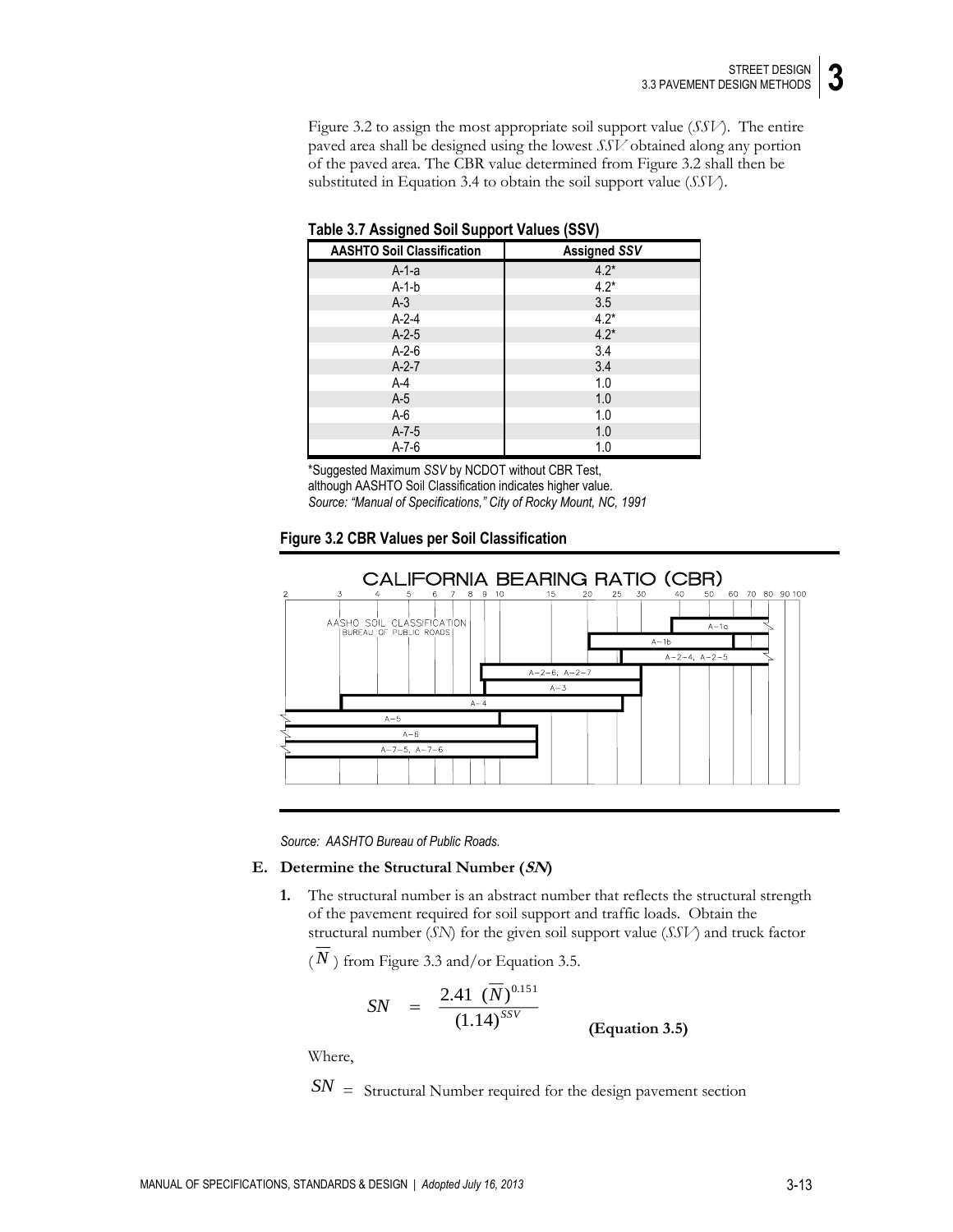*SSV* = Soil Support Value, see Section 3.3.3.D

- **2.** The designer should not use a *SN* below 1.72 for poor to fair subgrade soils nor below 1.48 for good to excellent subgrade soils
	- **a.** For collector streets, add 1.0 to the structural number.
	- **b.** For minor thoroughfares, add 1.5 to the structural number.
	- **c.** For major thoroughfares, add 2.0 to the structural number.





*Source: "Manual of Specifications," [City of Rocky Mount, 1991].*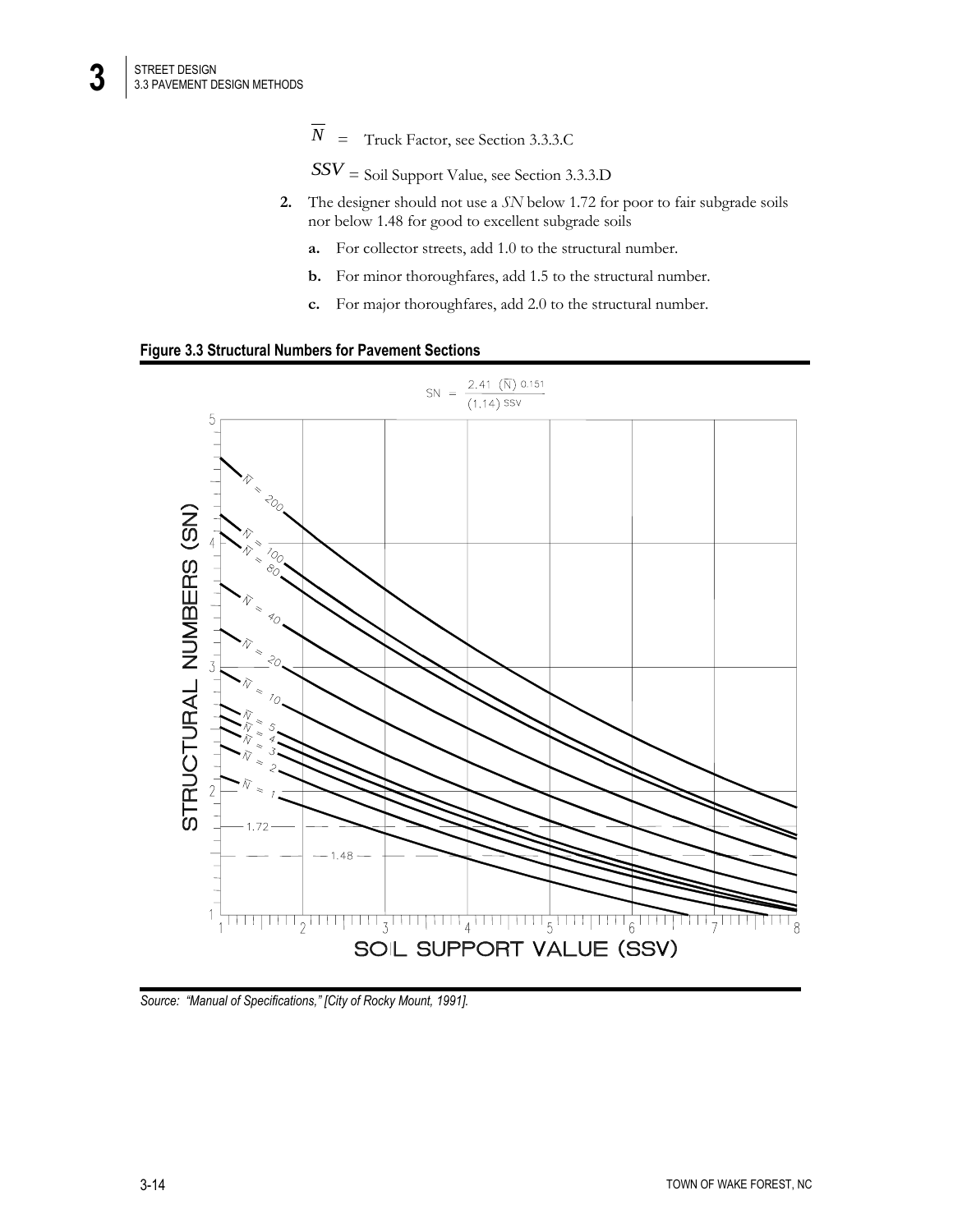**F. Determine the Structural Coefficients:** From Table 3.8, determine the structural coefficient for each layer in the design pavement section.

| <b>Permanent Layer</b> | <b>Type of Material</b>                  | <b>Structural Coefficient per</b><br>inch of Thickness |
|------------------------|------------------------------------------|--------------------------------------------------------|
|                        | Bituminous Concrete Type SF 9.5A; S 9.5X | 0.44                                                   |
| Surface Courses        | <b>Bituminous Surface Treatment</b>      | 0.20a                                                  |
| <b>Binder Course</b>   | Bituminous Concrete Type I 19.0X         | 0.44                                                   |
|                        | Coarse Aggregate Base Course (CABC)      | 0.14                                                   |
| <b>Base Courses</b>    | Bituminous Concrete Type B 25.0X         | 0.30                                                   |
|                        | Cement Treated ABC (CTABC)               | 0.23                                                   |
| Subgrade               | Cement Stabilized Subgrade (Soil-Cement) | 0.14 <sup>b</sup>                                      |
|                        | Lime Stabilized Subgrade (Soil-Lime)     | 0.13 <sup>b</sup>                                      |

**Table 3.8 Structural Coefficients for Pavement Design**

<sup>a</sup>Bituminous surface treatment. Do not multiply by thickness in calculations. <sup>b</sup>For design purposes, do not exceed 1.0 for total depth of subgrade stabilized.

Source: "Paragraph 3.7, *Layer Coefficients*, NCDOT *2006 QMS Manual* ", *NCDOT April 2000 Interim Pavement Design Procedure*," updated November 2007.

- 1. Commentary on Subgrade Stabilization and Pavement Section Performance:
	- **a. Lime Stabilized Subgrade:** Pozzolanic materials are siliceous substances that will react with lime in the presence of water. Clays are pozzolanic and react with lime to form cement. Lime (approximately 5%) is worked 7 to 8 inches into the subgrade in order to reduce the plasticity of the subgrade soil. However, lime cannot be used with sand.
	- **b. Cement Stabilized Subgrade**: Cement is used with sand to form a Cement Stabilized Subgrade (soil cement). Thickness is generally 7 inches.
	- **c. Best Performing Pavement Section:** By monitoring pavement sections under highway traffic, research has found that the best performing pavement section is comprised of asphalt, aggregate base (ABC) and a lime treated subbase (especially areas where clay-type soils are prevalent). This section performed better than full-depth asphalt pavement sections. [7] Subgrade strength is very important to the performance of asphalt pavements (as opposed to concrete pavements).

### **G. Select Pavement Thickness to Obtain Required Structural Number**

- **1.** Design the pavement section such that the structural number (*SN*) designed is equal to or greater than the number obtained in Section 3.3.3.E. This design may be done by trial and error. However, the minimum pavement section in the Town of Wake Forest shall be no less than that shown in Table 3.3.
- **2.** Multiply an initial thickness (in inches) of the various components of the pavement section (base course, binder course, and surface course) by the corresponding structural coefficient and sum the results. The total number must be equal to or greater than the structural number obtained in Section 3.3.3.E.
- **3.** The combination of layers and structural coefficients that sum greater than the required structural number is the *minimum* pavement design allowable for the particular area to be paved.

# **H. Minimum Asphalt And Aggregate Thickness**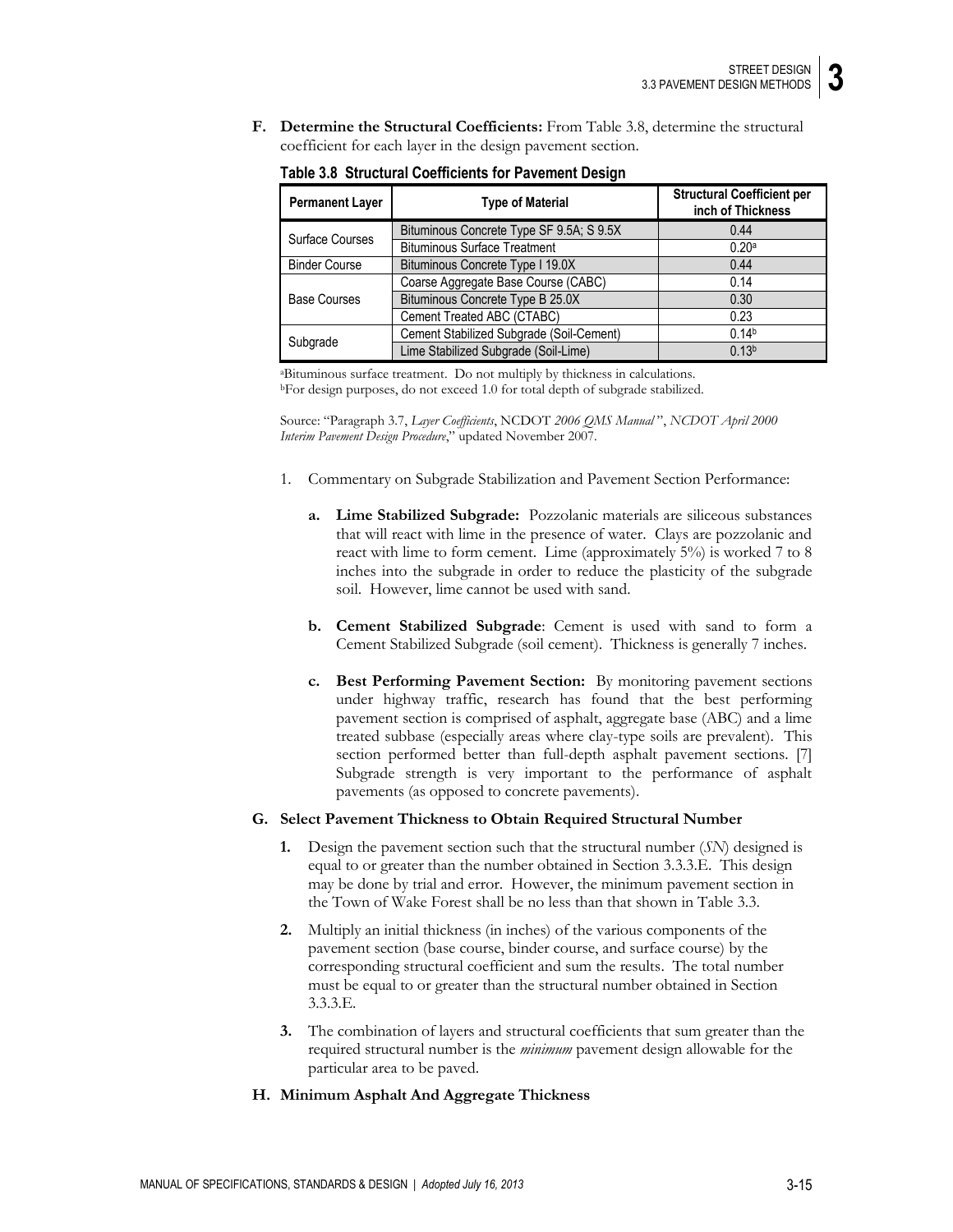- **1.** Minimum Asphalt Concrete Pavement Thickness: The minimum total asphalt concrete thickness shall not be less than 1 1/2 inches (minimum single lift thickness for S9.5B) for any public roadway.
- **2.** Minimum Aggregate Base Course Thickness: The minimum aggregate base course thickness shall not be less than 6 inches for any public roadway.

### **I. Summary Sheet**

The designer shall provide a summary sheet, either attached to or included in the Geotechnical report, similar in layout to the following example summary sheet. Pavement calculations shall be attached to the summary sheet.

| <b>PAVEMENT DESIGN SUMMARY SHEET</b> |                   |                                                            |              |    |                                                   |                                           |
|--------------------------------------|-------------------|------------------------------------------------------------|--------------|----|---------------------------------------------------|-------------------------------------------|
| <b>Street Name</b>                   | Avg<br><b>CBR</b> | <b>Facility Classification</b><br>(Local, Collector, etc.) | ADT<br>Range | SΝ | Design<br><b>Pavement</b><br><b>Cross-section</b> | Special needs<br>(subdrain, fabric, etc.) |
|                                      |                   |                                                            |              |    |                                                   |                                           |
|                                      |                   |                                                            |              |    |                                                   |                                           |
|                                      |                   |                                                            |              |    |                                                   |                                           |

The designer may group similar facilities by corresponding average CBR'/ADT's. However, realizing the variability in soil type and traffic (ADT and truck composition), the designer may need to provide a separate line for each street or section of street (identified by block).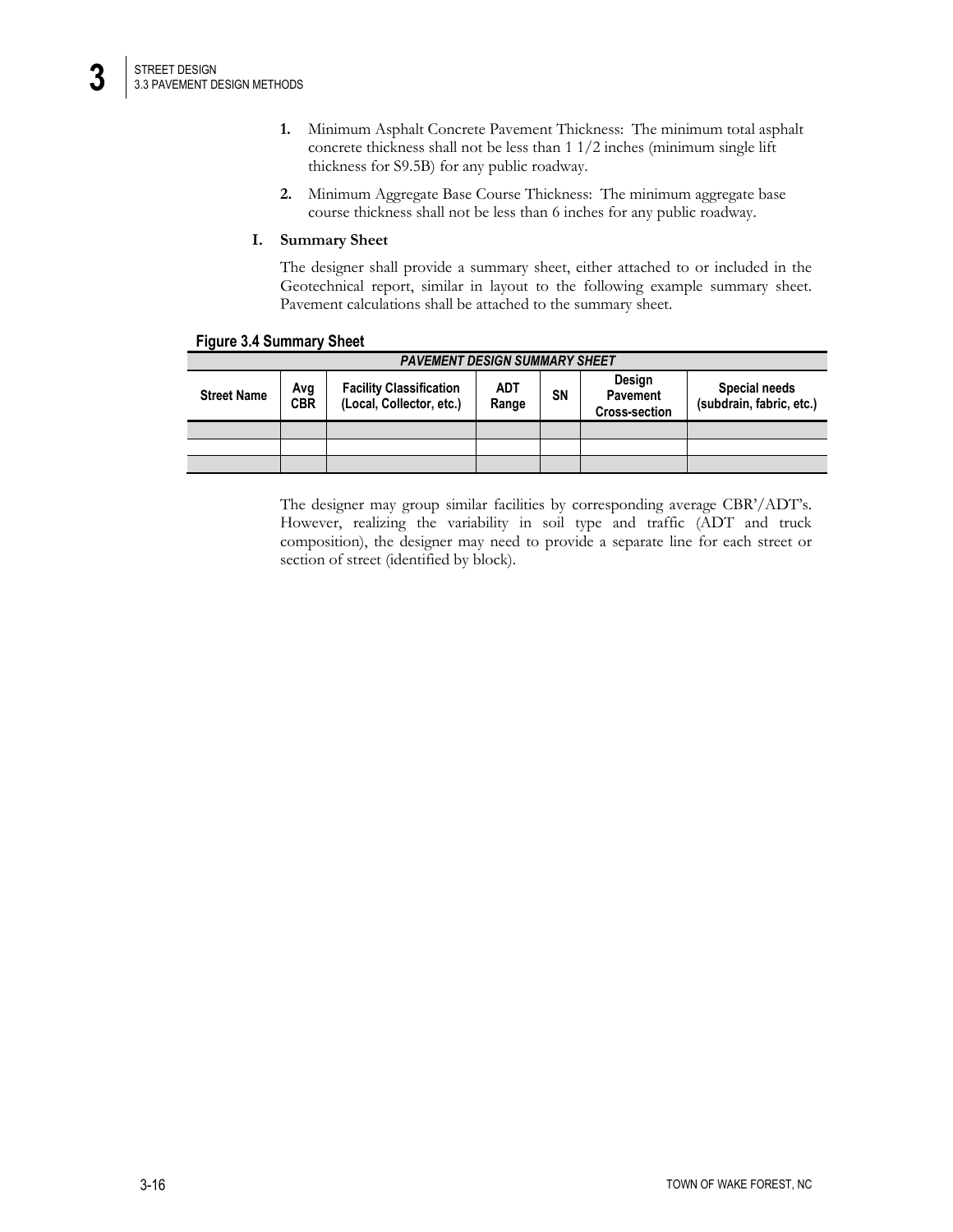# **3.3.4 EXAMPLE OF PAVEMENT DESIGN**

### **Figure 3.5 Example of Pavement Design**

Design a pavement section for a street accessed by a development consisting of 100 lots in a high density single family residential subdivision. No CBR test is available, however, soils are found to be type A-3 from the county Soil Survey. Assume normal truck loading. Follow the design procedures in this design manual.

#### *Solution:*

- 1. Determine the Design Average Daily Traffic ( $ADT$  ):
	- Using Table 3.4 for single family homes,

*ADT* 9.53 *trips* / *day* / *dwelling* 100 *dwellings* 953 *trips* / *day*

- Using Table 3.5 for a subdivision street (fully developed) the estimated yearly increase is 0.5%., so *i* = 0.005, in Equation 3.1.
- The Town requires that all pavement sections be designed for a 25 year design life, so *n* =25, in Equation 3.1. It follows that:

$$
G = (1+i)^n = (1+0.005)^{25} = 1.13
$$

Using Equation 3.2:

$$
\overline{ADT} = \frac{ADT + (G \times ADT)}{2} = \frac{953 + (1.13 \times 953)}{2} = 1015 \text{ trips } / day
$$

2. Using Equation 3.3, determine the Truck Factor, assuming 4% single frame trucks and 1% multiple frame trucks:

 $N = ADT (0.25x+0.60y) = 1015[ 0.25(0.04) + (0.60)(0.01)] = 16.2\pm$ 

- 3. Determine the *SSV*. Although a CBR is not available, the county soil survey classifies the soils in the area as type A-3. From Table 3.7, for A-3 soils, it is found that:  $SSV = 3.5$
- 4. Determine the Structural Number (*SN*). Substituting the known values into Equation 3.5, 2.32  $(1.14)^{3.5}$  $2.41 \ (16.2)^{0.151}$  $(1.14)^{ssv}$ 2.41 (*N*) = *SN*

See paragraph 3.3.3.E.2 for minimum permitted Structural Number.

5. Determine Structural Coefficients. Choose an S9.5B asphalt layer over a CABC layer over the subgrade for the pavement section. From Table 3.8, S9.5B coefficient is 0.44 and CABC coefficient is 0.14.

> Note: The minimum pavement section allowed for a local street  $w/A$ -3 subgrade, per Table 3.3, is 2 inches of S9.5B over 6 inches of CABC; *SN* = 1.72.



The designer may choose the sufficient pavement section that is preferred. For the given situation, *choose 3" S9.5B asphalt over 8" CABC over compacted subgrade as the design pavement section.*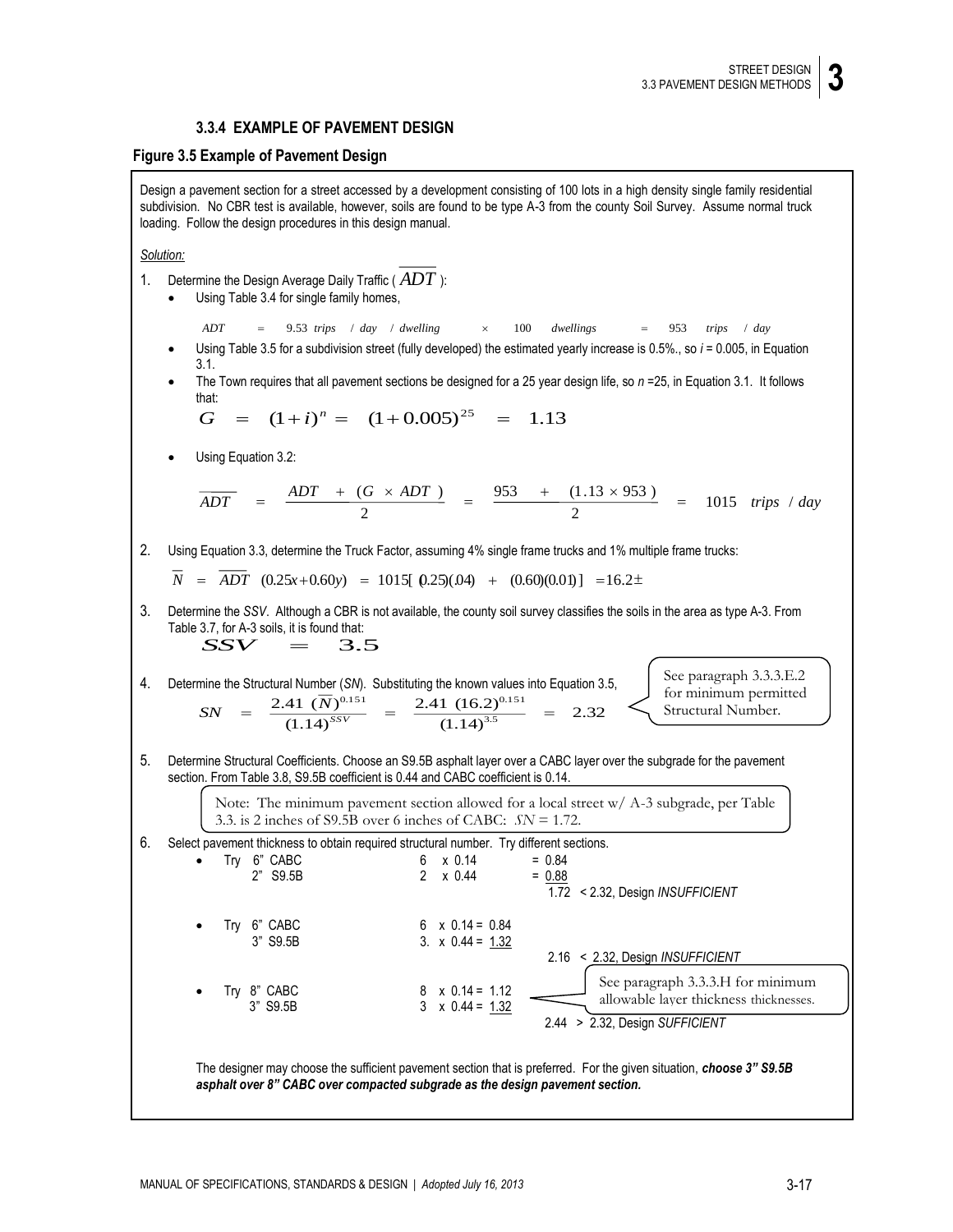**3**

# **3.4 SUBGRADE PREPARATION & TESTING**

The purpose of this section is to provide a guide for the subgrade preparation of paved areas within the Town of Wake Forest.

# **3.4.1 SUBGRADE INSPECTION – CBR TESTING**

- **A.** If the soils at the site were tested to obtain the CBR and SSV as described in Section 3.3.3.D.3 and Section 3.3.3.D.4, the soils below the proposed pavement subgrade must be compacted during construction to a density equal to or greater than the density at which the CBR test was performed. Unless filling is involved, the upper twelve (12) inches of soil below the proposed pavement section must be compacted.
- **B.** After the subgrade has been brought to grade, the design assumptions shall be confirmed by visual inspection and classification of the subgrade soils by the Geotechnical Engineer that performed the original investigation. In-situ CBR's do not have to be taken to verify the design pavement section unless the exposed subgrade is deemed by the Geotechnical Engineer to be at variance with original CBR's.

# **3.4.2 SUBGRADE INSPECTION – DENSITY TESTS**

- **A.** In the areas where the roadway has been filled (fill sections), the soil below the pavement section must have been placed in lifts, compacted, and verified by field density tests during fill placement to meet the minimum requirements outlined in Specification Section 02200, Earthwork. The test results shall be submitted to and approved by the Town's Engineer prior to placement of stone base.
- **B.** Field density tests do not have to be performed in either cut sections or undercut areas. Proofrolling shall be performed on these areas. However, if the undercut area is considered to be extensive, as determined by the Town's Engineer, the Town's Engineer may require that density tests be performed in those areas during placement of borrow/fill.
- **C.** The subgrade in cut sections must be compacted prior to proofrolling.

# **3.4.3 SUBGRADE INSPECTION – PROOFROLLING**

- **A.** No pavement shall be placed in the Town of Wake Forest without prior inspection and approval by the Town of Wake Forest Engineering Department. The inspection shall include, but not be limited to, proofrolling the prepared subgrade with a rubber-tired proof-roller (**fully loaded** dump truck) that has a minimum gross weight of at least 20,000 pounds (10 tons) under the observation of a representative of the Town. **No other method will be acceptable.** The developer shall bear the costs of proofrolling, which must be done within ten (10) days prior to placement of the asphalt. All areas of the subgrade shall be covered by the wheels of the proof-roller operating at walking speed (two or three miles per hour).
- **B.** The earthen subgrade must pass a proof-roll prior to the placement of the stone base course or the concrete curb and gutter. The stone base course must in turn pass proofrolling prior to placement of asphalt on the stone base. A proofroll must be repeated on any previously inspected subgrade following a rain event. At a minimum, visual inspection of stone base course following a precipitation event is required.
- **C.** Any areas that rut, or pump excessively under the wheels of the proof-roller, as determined by the Town's Engineer, shall be repaired by the developer before the street is paved. Those repaired areas, at the discretion of the Town's Engineer, may be required to be proofrolled prior to placement of stone or asphalt, as applicable.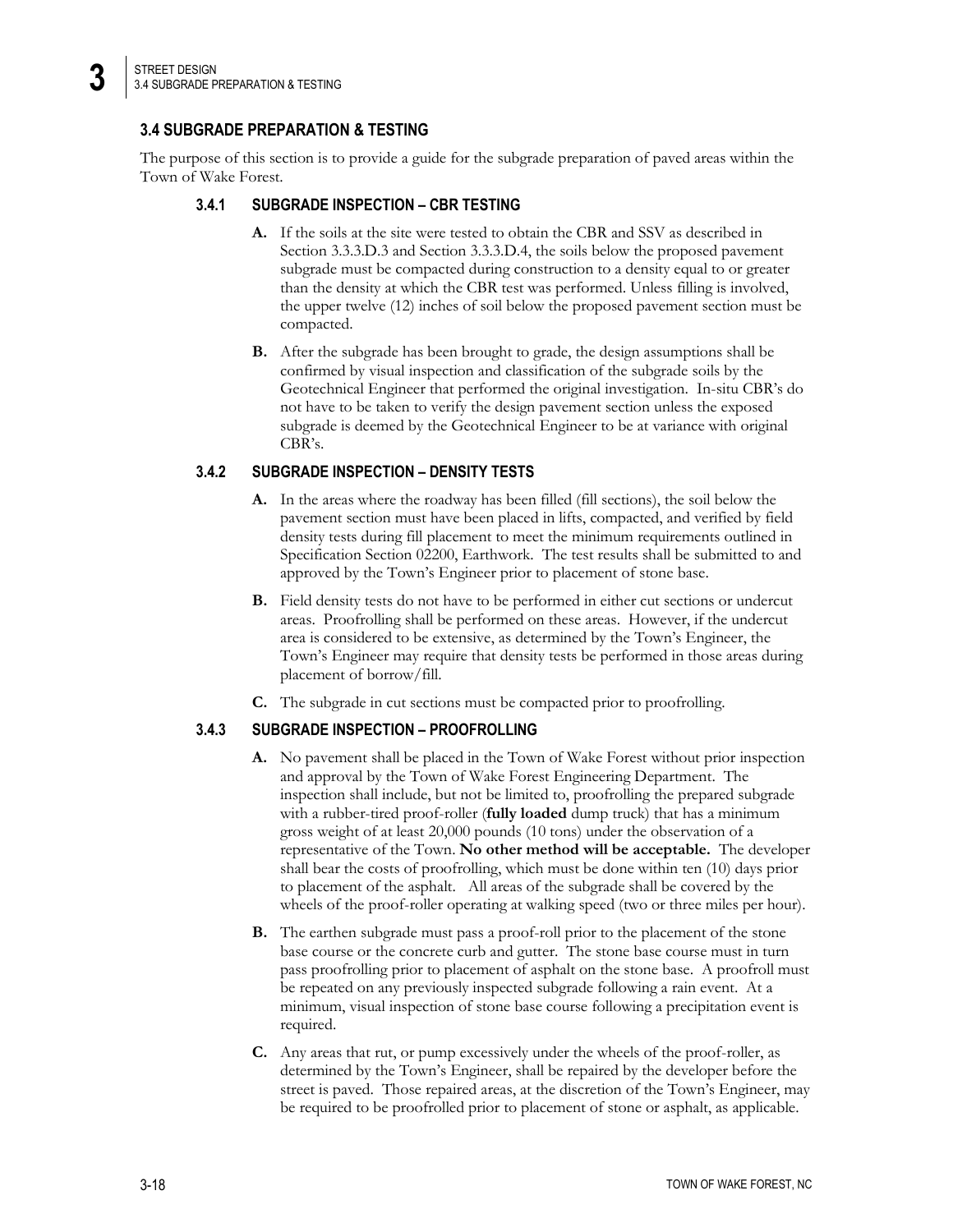Prior to placement of either stone base or asphalt, while exposed to weather, the Contractor shall exercise care and diligence in protecting and maintaining drainage of the subgrade in order to minimize the potential for subgrade deterioration.

- **D.** Should the Contractor or Developer disagree with the representative of the Town about the need for repairs to the subgrade, the Contractor, developer or his project engineer may employ a Licensed Professional Geotechnical Engineer to perform such tests as may be required to confirm the adequacy of the prepared subgrade with the test results provided to the Town's Engineer for review and approval. If the Geotechnical Engineer certifies that the full width and length of the subgrade will provide adequate support for the design pavement section as prepared by the Contractor and the anticipated loading for the design life of the paved area, the area may be paved without making repairs to the subgrade. However the Town's Engineer reserves the right to request/require such additional tests as deemed necessary to satisfy himself/herself as to the adequacy of the subgrade.
- **E.** All construction and testing of materials shall be in accordance with the Town of Wake Forest Manual of Specifications.

# **3.5 STREET INSPECTIONS & TESTING**

# **3.5.1 MINIMUM INSPECTON CRITERIA**

- **A. Minimum Inspections:** The following shall be the minimum inspections required by the Town:
	- **1. Proofroll Curb & Gutter:** No base course under curb and gutter except as required by the geotechnical report.

Concrete samples must be taken for slump and strength.

The initial test (from first ready mix truck) is to be taken after the second yard is dispatched from the mixer and is to consist of the following:

- **a.** One slump test
- **b.** Pull, prepare and store 3 cylinders on-site for 24 hours.
- **c.** Temperature

**Subsequent tests**: after the above tests are pulled from the initial truck, every 5th truck thereafter is to be tested in the same manner as noted above.

- **2. Proof roll street subgrade:** If stone is used to help stabilize subgrade, the poof roll must be at subgrade elevation. See Section 3.4.2 and 3.4.3 above for proof rolling procedure.
- **3. Crossfall on subgrade** from crown to curb shall be checked with a string line prior to placement of base course.
- **4. Base course** shall be proof rolled just prior to placement of asphalt. Crossfall on base course, from crown to curb, shall be checked with a string line prior to placement of asphalt. Quarter points in particular shall be checked. Cracked curb is to be removed prior to paving.
- **5. Paving lifts**: If the proposed asphalt layer depth exceeds the maximum single lift thickness shown in Table 3.9 below, asphalt must be placed in **two lifts;** the first lift having a thickness of not less than the minimum single lift depth shown in Table 3.9 below. Maximum layer depth, shown in Table 3.9 shall not be exceeded. Asphalt cores must be taken to confirm thickness and compaction. See Section 3.5.2, Testing, below.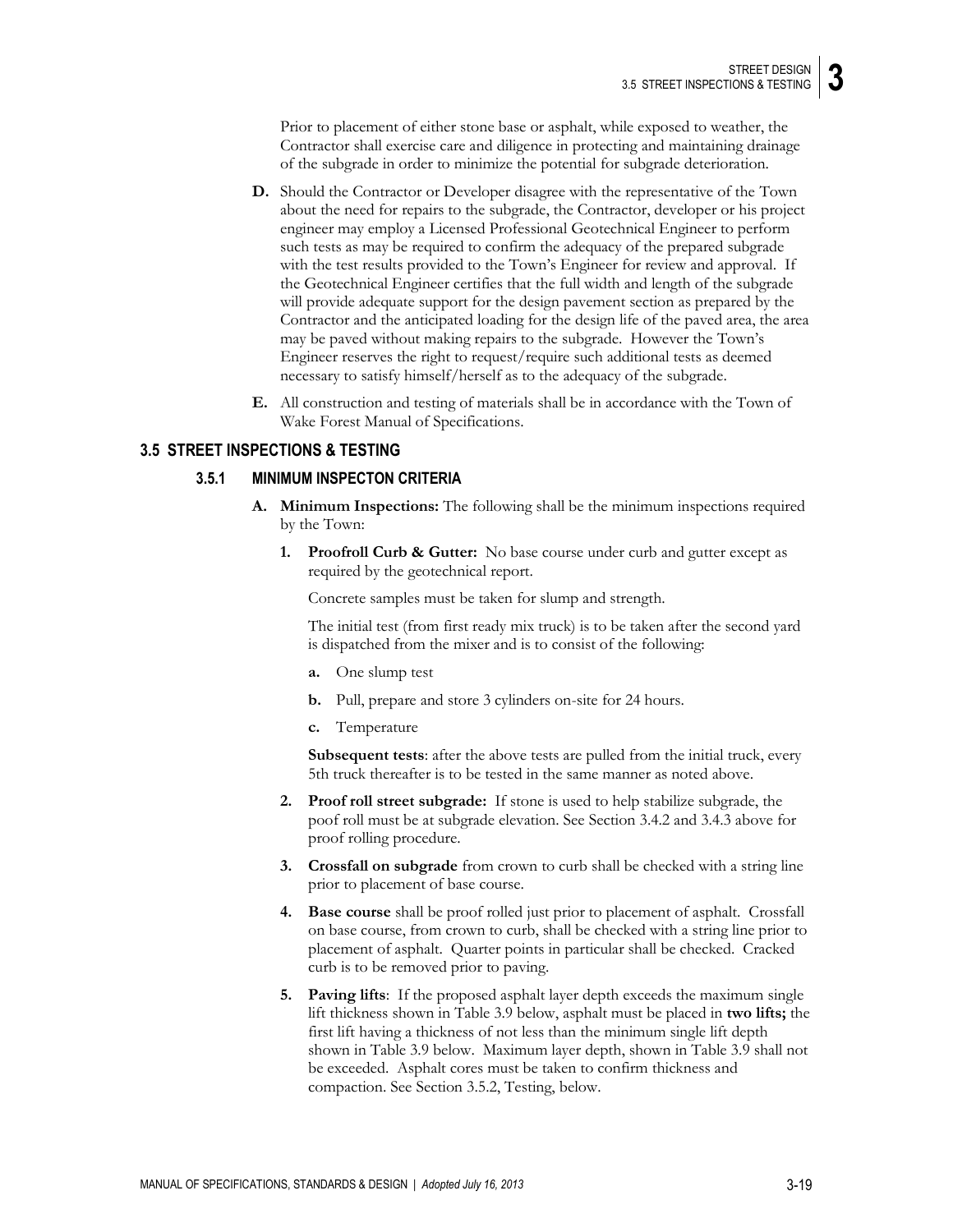**3**

| Table 3.9 Recommended Pavement Thickness Chart |  |  |
|------------------------------------------------|--|--|
|------------------------------------------------|--|--|

| Mix Type                    | Minimum Single Lift<br>Depth (inches) | <b>Maximum</b><br><b>Single Lift</b><br>(inches) | Maximum Layer Depth<br>(inches) |
|-----------------------------|---------------------------------------|--------------------------------------------------|---------------------------------|
| SF 9.5A                     |                                       | $\overline{2}$                                   | 3                               |
| $S_{9.5}X^a$                | 1.5                                   | 2                                                |                                 |
| $S$ 12.5 $X^a$              | $\overline{2}$                        | $\overline{2}$                                   |                                 |
| $119.0X^a$                  | 2.5                                   | 4                                                |                                 |
| $B$ 25.0 $X^a$              | 3 <sub>b</sub>                        | 5.5                                              | No Restrictions                 |
| <b>B</b> 37.5C <sup>a</sup> | 4.5                                   | 6                                                | No Restrictions                 |
| ABC <sup>c</sup>            | 4                                     | 10 <sup>d</sup>                                  | No Restrictions                 |

Source: NCDOT 2006 HMA/QMS Manual.

<sup>a</sup> X= Level of Service.

<sup>b</sup> For **B 25.0X** placed on stabilized subgrade, minimum lift thickness is 4.0 inches.

<sup>c</sup>Construct the base so that the thickness of the base is within a tolerance of plus or minus ½ inch of the base thickness required by the plans.

<sup>d</sup>Where the required compacted thickness is more than 10 inches, spread the base material in 2 or more approximately equal layers. Compact the base material to a minimum thickness of approximately 4 inches for any one layer.

- **6. Temperature** (Ambient Air and Mix): See temperature requirements for asphalt in Section 610-4 and in Table 610-5 of NCDOT *Standard Specifications for Roads & Structures*, latest edition, Placement Temperatures for Asphalt. For concrete, see Section 02400 – Curb & Gutter, Sidewalks, & Driveways, paragraph 3.4.9 B, Cold Weather Concreting.
- **7. Sidewalk** forms and subgrade shall be checked prior to pouring. Slump and strength tests shall be required. See Section 3.5.2, Testing, below.
- **8.** All **driveway** forms must be checked prior to pouring. If a ditch and shoulder section is used, culvert inverts must be checked.
- **9. Driveway culverts** must be installed to ensure positive and uniform ditch flow line grade between publicly maintained structures/culverts.
- **10. Grade and Alignment**: The Town shall not be responsible for ensuring proper grade and alignment.

#### **B. CO Inspections**

Before a Certificate of Occupancy will be granted, the following shall be the minimum inspections required by the Town:

- **1.** Broken Curb & Gutter along frontage
- **2.** Broken Sidewalk where applicable
- **3.** Broken driveway aprons
- **4.** Sewer cleanout set per City of Raleigh standards
- **5.** Water meter box set per City of Raleigh standards
- **6.** Grade right-of-way per Standard Detail 9.01A.
- **7.** All temporary Erosion Control Measures have been removed
- **8.** Adequate ground cover has been established per approval by the Town of Wake Forest Engineering Department

### **C. Geotechnical Engineering Inspection Services:**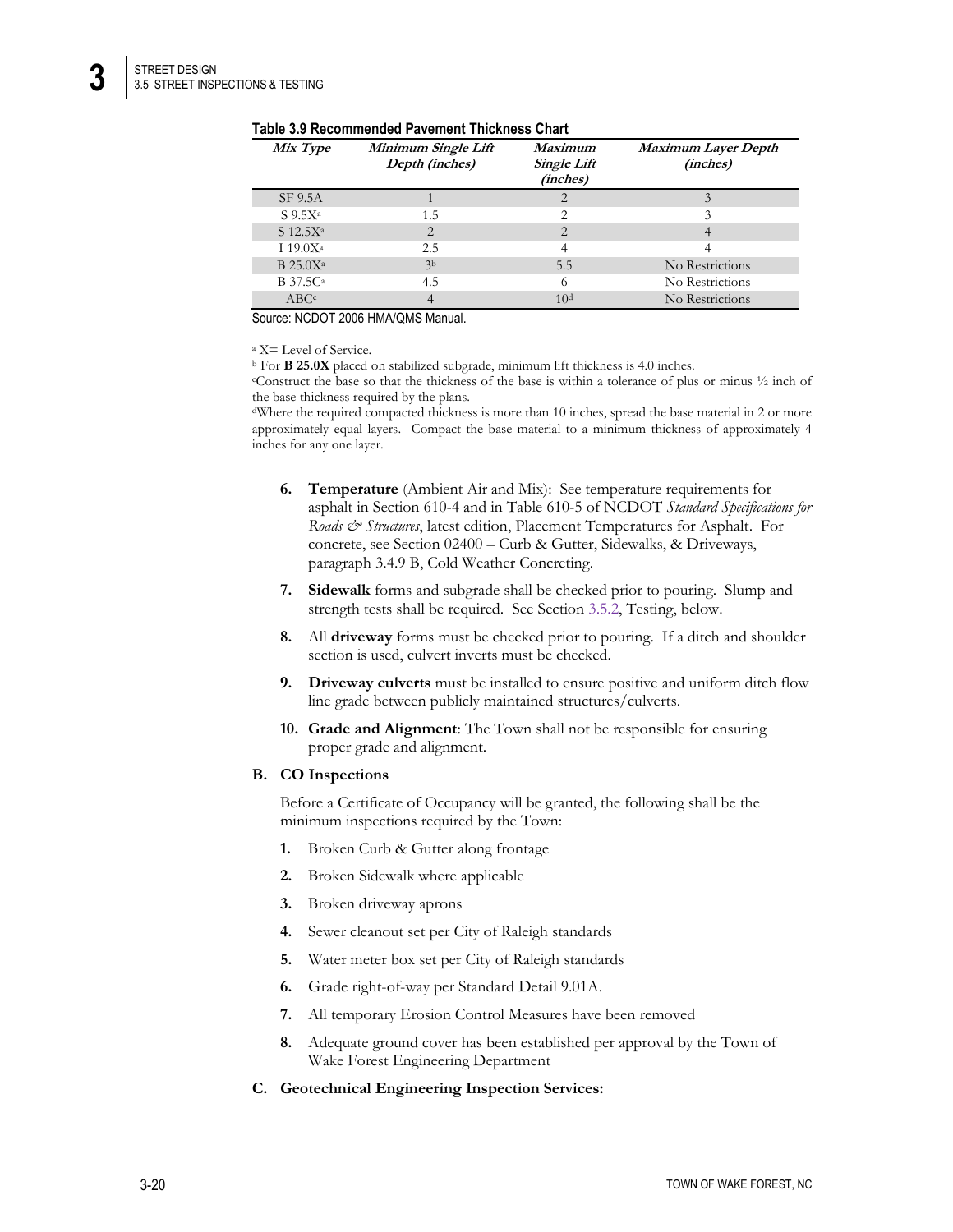- **1.** The services of a Geotechnical Engineer shall be required in all cases where unusual soil conditions have been found during construction such as high water table or springs, soft or yielding soils, unsuitable soils, or
- **2.** A developer may elect to use the services of a consulting Geotechnical Engineer to perform all inspections of streets. In this case, the Geotechnical Engineer shall be required to guarantee that the street shall perform as required.
- **3.** See also paragraphs 3.4.2 and 3.4.3, as applicable.
- **D. Inspection Fee:** All inspections, which fail, are subject to a re-inspection fee.
- **E. Inspection Procedure:** Warranty, maintenance during warranty period, inspection procedure, repairs, utility cuts, etc. are covered under Section 3.6, Warranty & Acceptance.

### **3.5.2 TESTING**

#### **A. Concrete Testing:**

- **1.** The initial test (from first ready mix truck) is to be taken after the second yard is dispatched from the mixer and is to consist of the following:
	- **a.** One slump test
	- **b.** Pull, prepare and store 3 cylinders on-site for 24 hours. Do not store at locations subject to vibration. Deliver to lab for a 7-day and 28-day break test.
	- **c.** Temperature
- **2. Subsequent tests**: after the above tests are pulled from the initial truck, every 5th truck thereafter is to be tested in the same manner as noted above. The Inspector may require two additional tests per truck if he/she feels the condition of the concrete has changed.
- **3. Slump Test Limitations**

#### **Table 3.10 Slump Test Limitations**

| <b>APPLICATION</b>             | <b>ALLOWABLE SLUMP</b>          | <b>REFERENCE</b> |
|--------------------------------|---------------------------------|------------------|
| Hand poured Curb and Gutter    | $2"$ to 3 $\frac{1}{2}"$        | 02400, 3.4.12    |
| Machine formed Curb and Gutter | $0 - 2$ "                       | 02400, 3.1.2.E   |
| <b>Other Applications</b>      | as specified by Town's Engineer | 02400, 3.4.12    |

#### **B. Asphalt Testing**

- **1. Compaction**: Testing for asphalt density is to follow NCDOT "Standard Specifications for Roads and Structures," Section 609-7, "Field Compaction Quality Control," latest revision.
- **2. Thickness**: The minimum frequency of coring for thickness testing shall be on the basis of test sections consisting of not more than 1500 linear feet of lay down width, exclusive of intersections and irregular areas. The test sample is to be a 6-inch diameter cored sample. The sample is to be numbered and logged for identification purposes.
- **3. Contractor's Quality Control System**: Follow NCDOT "Standard Specifications for Roads and Structures," Section 609-4 "Contractor's Quality Control System Personnel Requirements" and 609-5. "Contractor's Quality Control System Field Laboratory Requirements," latest revisions.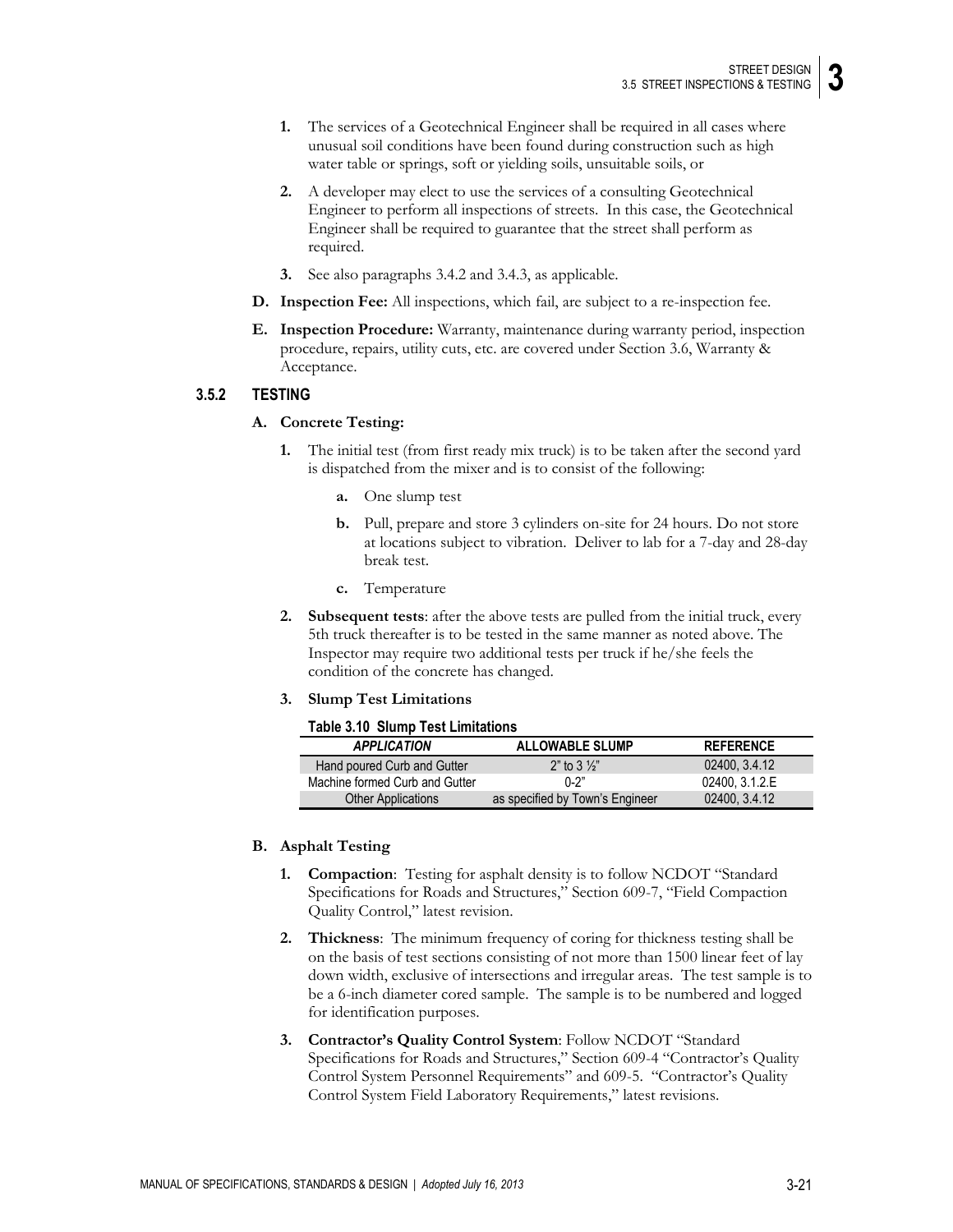- **4. Mixture and Job Mix Formula Adjustments**: Follow NCDOT "Standard Specifications for Roads and Structures," Section 609-6, "Plant Mix Quality Control," latest revision.
- **5. General**: All other applicable sections of Section 609 of the NCDOT "Standard Specifications for Road and Structures" shall apply relating to Quality Control Plan, mix design, control limits, corrective action, equipment and measurement.
- **6. Testing Cost**: Project owner is responsible for cost of testing.

### **3.5.3 SETUP PERIOD**

- **A.** Unless otherwise waived by the Town's Engineer, for all new areas to be paved, the developer shall be required to wait at least six (6) months before the final lift of asphalt is placed. This setup period includes the winter months through February.
- **B.** Existing streets that are to be rebuilt or reconstructed will not be required to meet this setup period and may be paved when the specifications in this manual are met and approved.

# **3.5.4 MAINTENANCE**

For warranty, maintenance during warranty period, inspection procedure, repairs, utility cuts, etc. see Section 3.6, Warranty & Acceptance.

# **3.5.5 WARRANTY**

Warranty, maintenance during warranty period, inspection procedure, repairs, utility cuts, etc. are covered under Section 3.6, Warranty & Acceptance.

# **3.6 WARRANTY & ACCEPTANCE**

# **3.6.1 GENERAL REQUIREMENTS**

- **A.** Prior to commencing construction, all approvals including plan approval and all permits and encroachments shall be obtained. Site grading **only** may be performed upon issuance of a grading permit from the Town of Wake Forest. All other construction must await the issuance of all remaining permits. A preconstruction conference must also be held prior to commencing **any** construction.
- **B.** The developer is responsible for the maintenance and repair of streets for twelve (12) months after acceptance by the Town for warranty. At the end of twelve (12) months the Town of Wake Forest will accept permanent responsibility. If a significant failure occurs requiring extensive maintenance during the first year of service, the Town's Engineer shall suspend the twelve-(12) month warranty until the failure is repaired to an acceptable condition.
- **C.** The developer is responsible for the maintenance and repair of all paved areas other than streets.
- **D.** No contractor shall permit mud or construction debris to accumulate in any paved street which is maintained or is proposed to be maintained by the Town of Wake Forest.
- **E.** The final lift of asphalt cannot be laid before 25% of the lots in a subdivision have been developed, but shall be laid before 75% of the lots in a subdivision have been developed.

### **3.6.2 INSPECTIONS**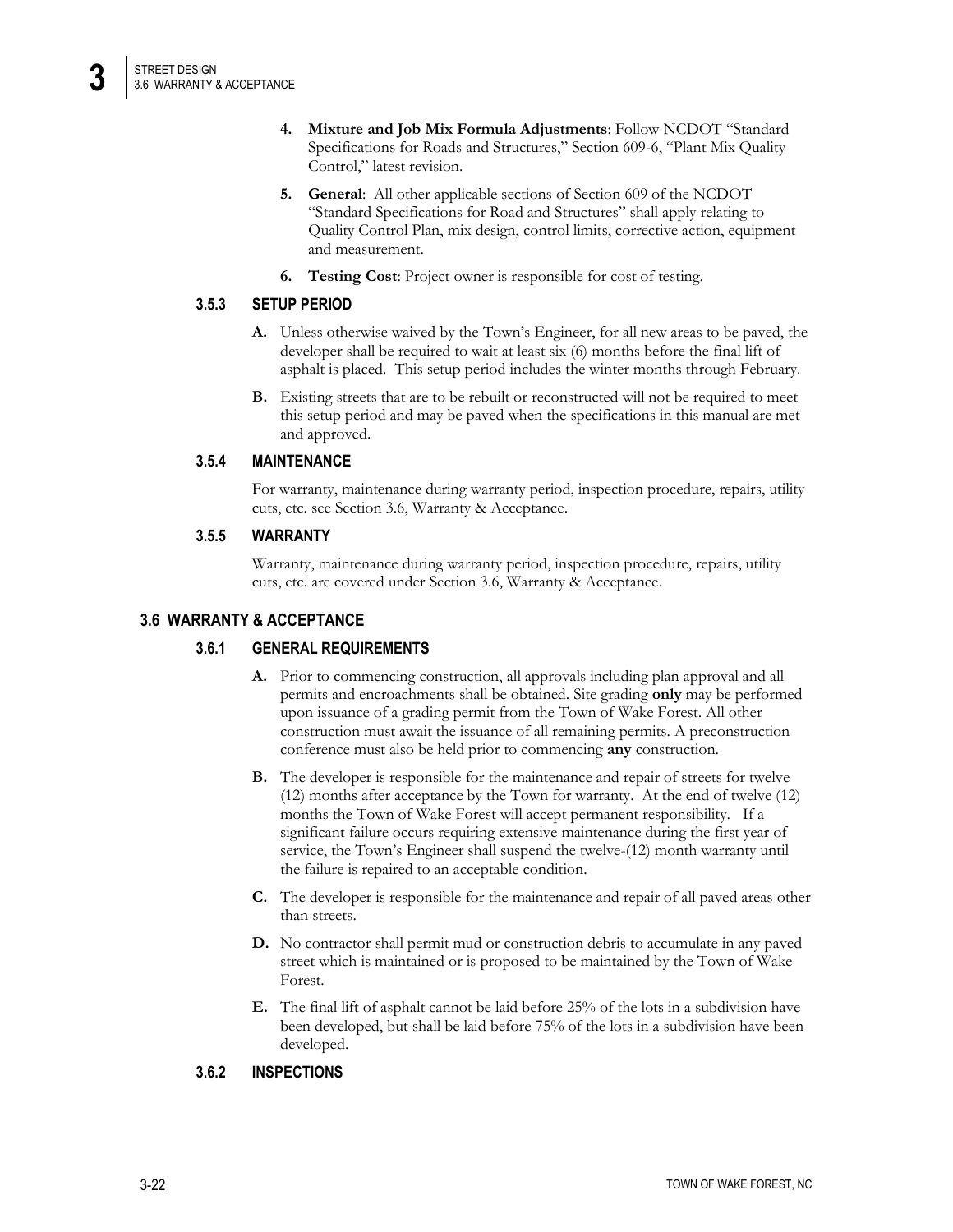- **A.** Upon completion of construction, the developer shall request a final inspection. Upon completion of all punch list items, the provision of a set of acceptable record drawings, and the submission of engineer's certifications, a one-year warranty period shall commence.
- **B.** During the one-year warranty period the developer shall promptly repair any latent defects which occur. At the end of the one-year warranty period, the developer shall request a warranty inspection. Upon successful completion of all warranty items the developer shall be released from maintenance responsibilities for the warranted construction.
- **C.** All inspections must be scheduled the day prior to when needed. Inspections will be performed in the order received. Every effort will be made to accommodate the time of request; however, this cannot be guaranteed.
- **D. All inspections, which fail, are subject to a re-inspection fee.**

# **3.6.3 MAINTENANCE**

- **A. Existing Streets:** The Town will assume all maintenance responsibility on all existing paved streets. If an individual owner wishes to pipe an existing roadside ditch and/or install curb and gutter in front of their property, the Town's Engineer shall make a determination whether it is favorable to do so. The Town will at its option install these improvements. If the Town installs these improvements it shall require the owner to pay the full cost of the materials. The Town will cover labor and equipment cost.
- **B. Existing Strip Paved Streets:** The Town shall maintain existing strip-paved streets in the following manner:
	- **1.** Streets that have an adequate base and inadequate roadside drainage system shall be resurfaced as required. This maintenance shall be at the sole cost and expense of the Town.
	- **2.** Streets that have an inadequate base, but an adequate roadside drainage system shall have the inadequate base replaced and shall be resurfaced as required. If in the judgment of the Town's Engineer, more than one-half of the street surface needs its base replaced, the Town's Engineer may recommend that the street be rebuilt with curb, gutter, and paving to standard Town of Wake Forest specifications. The Board of Commissioners will make the final determination as to whether the street is to be rebuilt with curb and gutter.
	- **3.** Streets that have inadequate base and/or inadequate roadside drainage will be resurfaced and drained as required. If, in the judgment of the Town's Engineer, one-half of the street surface needs its base replaced or if adequate roadside drainage cannot be obtained without extensive work, the Town's Engineer may recommend that the street be rebuilt with curb, butter and paving to standard Town specifications.
	- **4.** If a new roadside ditch is required and its invert elevation is more than 30" below the elevation of the edge of the finished asphalt surface, the resident may:
		- **a.** Elect to have the ditch remain open, or
		- **b.** Elect to have the ditch piped with the total cost of the piping and appurtenances being assessed against the property in a manner consistent with other street improvement assessments, or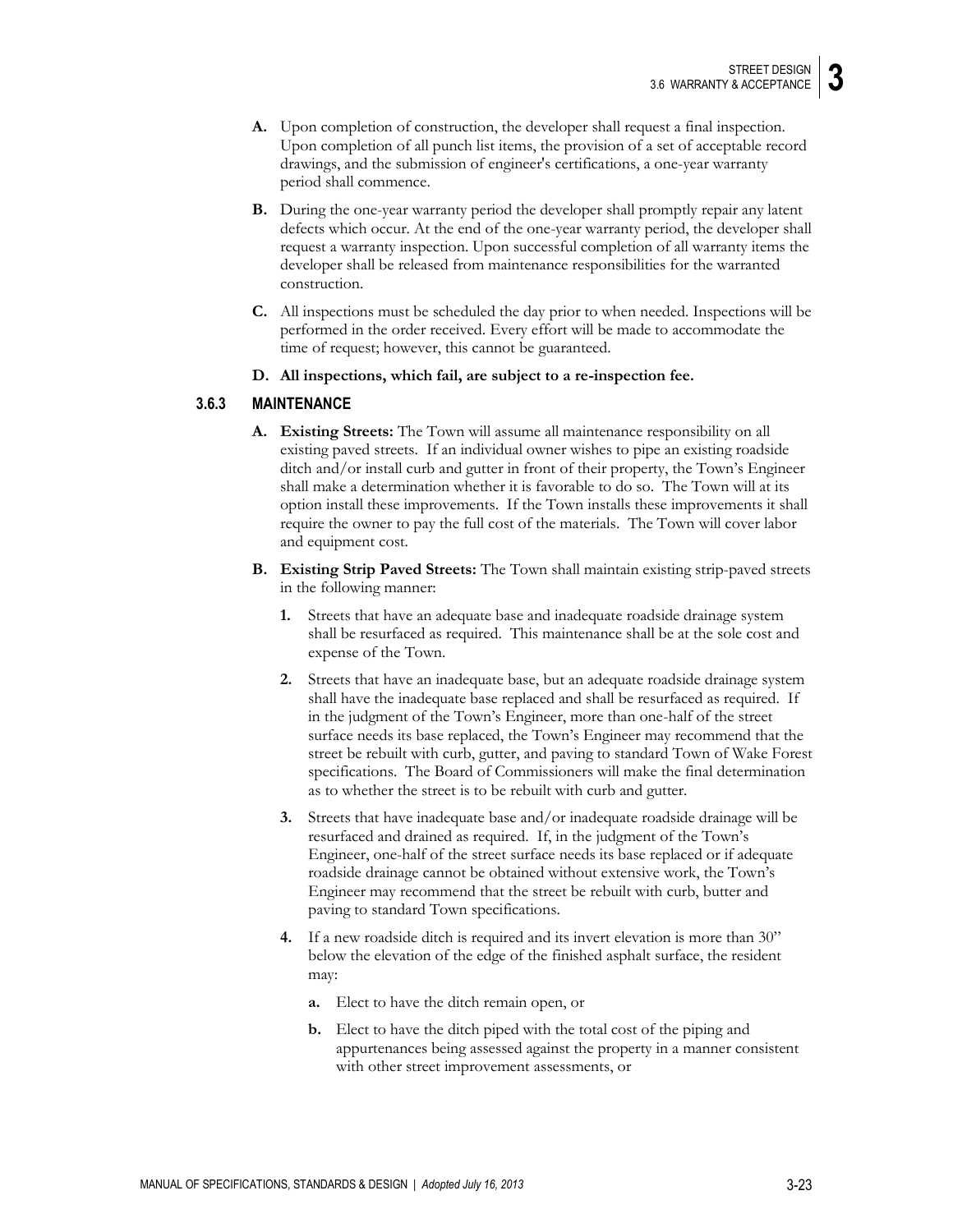**c.** Elect to have curb and gutter and pavement widening installed in accordance with existing assessment policies.

The Board of Commissioners will make the final determination for which option best meets the interest of the Town and parties involved.

- **5.** Streets that intersect streets that have been petitioned for curb and gutter that also need curb and gutter to adequately drain into the street to be improved shall:
	- **a.** Have curb and gutter installed upon recommendation of the Town's Engineer and upon approval of the Board of Commissioners.
- **C. Existing Curb & Gutter Streets:** All existing public streets that have curb, gutter and paving shall be maintained as required at the sole cost and expense of the Town unless they are on the NCDOT system.

#### **D. Existing Dirt Streets**

- **1.** All dirt streets are to be improved at the expense of the abutting property owners or developer. These improvements can be caused by petition, Board of Commissioners order or as a requirement to obtain subdivision approval. Once approved, the Town will thereafter maintain the street at its sole cost and expense.
- **2.** Existing dirt streets accepted by the Town prior to adoption of this policy shall be maintained as a dirt street at the sole expense of the Town.

# **3.6.4 UTILITY CUTS**

A permit will be required for any utility company wishing to excavate or place utilities in the Town right-of-way. Pavement cuts in streets made by the utility company or the Town shall be repaired in either the following ways:

- **A.** No. 57 stone shall be placed and vibrated on top of pipe to within 8-inches of the pavement surface after which 6-inches of B25.0B asphalt base and 2-inches of S9.5B asphalt is placed. All edges shall be over-excavated by 12-inches on each side of the cut and a 2-inch depth of S9.5B asphalt and 6-inches of B25.0B shall be placed in the remaining cut area. All pavement joints shall be tacked and sealed with an approved sealer. See Standard Detail 9.06.
- **B.** Alternatively, the Contractor may backfill the cut with flowable fill concrete to within a minimum of 2 inches of the pavement surface (or match existing asphalt depth if greater than 2 inches in thickness) and top with a minimum of 2 inches of S 9.5B asphalt (or match existing thickness if greater than 2 inches). Excavatable flowable fill shall have a compressive strength of no less than 30 psi and no more than 100 psi. See Specification Section 02210, *Trenching, Backfilling, and Compaction of Utilities*, paragraph 2.1.5 for more information relating to flowable fill concrete.
- **C.** Electric service shall not be installed until the street section is graded at final and approved.

### **3.6.5 USE OF EASEMENTS – HARD IMPROVEMENTS**

All public easements including sewer, water, storm sewer and electric are to remain clear of obstructions. No buildings, fences, trees, shrubs or other obstructions shall be placed in any easement. However, fences may be allowed transversely but not longitudinally across utility easement with an approved encroachment permit. Fences across utility easements shall be required to provide a 12 foot vehicular gate. Driveways, walkways, asphalt and parking lots may be permitted in easements; however, the Town reserves the right to remove such asphalt, concrete, base course and sod as necessary to access its